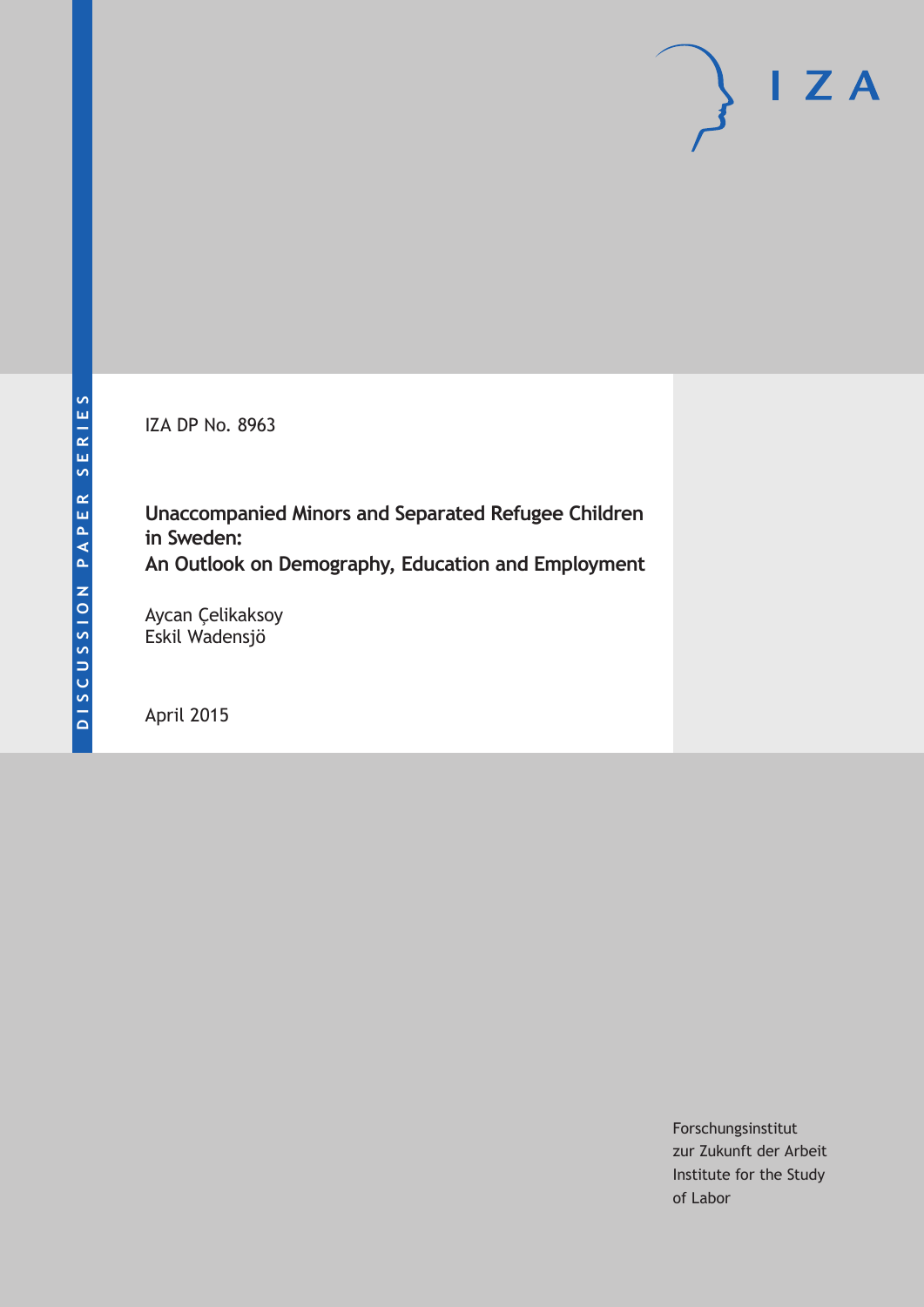# **Unaccompanied Minors and Separated Refugee Children in Sweden: An Outlook on Demography, Education and Employment**

# **Aycan Çelikaksoy**

*SOFI and SULCIS, Stockholm University*

# **Eskil Wadensjö**

*SOFI and SULCIS, Stockholm University and IZA*

# Discussion Paper No. 8963 April 2015

IZA

P.O. Box 7240 53072 Bonn Germany

Phone: +49-228-3894-0 Fax: +49-228-3894-180 E-mail: iza@iza.org

Any opinions expressed here are those of the author(s) and not those of IZA. Research published in this series may include views on policy, but the institute itself takes no institutional policy positions. The IZA research network is committed to the IZA Guiding Principles of Research Integrity.

The Institute for the Study of Labor (IZA) in Bonn is a local and virtual international research center and a place of communication between science, politics and business. IZA is an independent nonprofit organization supported by Deutsche Post Foundation. The center is associated with the University of Bonn and offers a stimulating research environment through its international network, workshops and conferences, data service, project support, research visits and doctoral program. IZA engages in (i) original and internationally competitive research in all fields of labor economics, (ii) development of policy concepts, and (iii) dissemination of research results and concepts to the interested public.

<span id="page-1-0"></span>IZA Discussion Papers often represent preliminary work and are circulated to encourage discussion. Citation of such a paper should account for its provisional character. A revised version may be available directly from the author.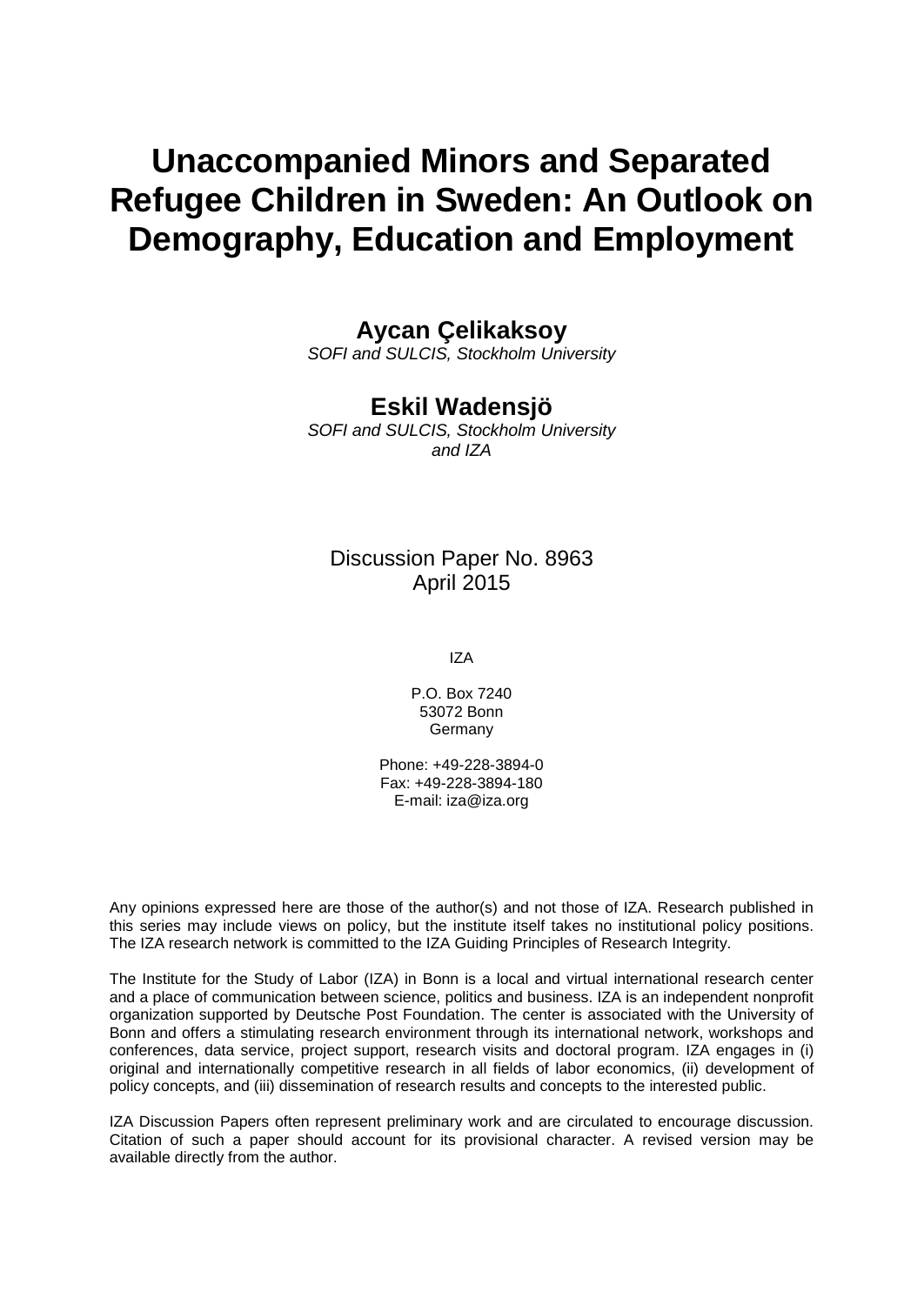IZA Discussion Paper No. 8963 April 2015

# **ABSTRACT**

### **Unaccompanied Minors and Separated Refugee Children in Sweden: An Outlook on Demography, Education and Employment[\\*](#page-1-0)**

The number of unaccompanied minors has increased over the past ten years in Sweden, the European country that receives the most children from this group. Some of them emigrate after a period of time in Sweden, but the vast majority stay. Most of the arriving children are teenage boys who have not yet turned 18. However, the largest increase over the latest years is observed for the younger age groups. Furthermore, gender composition is also age dependent, where it is quite balanced for the younger age groups unlike the oldest age group. In the years following their arrival, most of them are enrolled in schools. When it comes to those aged 20 or over, the proportion undergoing education is higher among women but a higher proportion of men are employed. The group that neither works nor studies is much larger among women than among men.

JEL Classification: J13, J15

Keywords: unaccompanied minors, refugee children, migration, education

Corresponding author:

Eskil Wadensjö Swedish Institute for Social Research University of Stockholm SE-106 91 Stockholm Sweden E-mail: [Eskil.Wadensjo@sofi.su.se](mailto:Eskil.Wadensjo@sofi.su.se)

We would like to thank Alireza Behtoui, Berit Berg, and Christer Gerdes for their comments on a previous version, as well as for comments at two conferences: NMRC in Copenhagen on 13 August 2014 and IMISCOE in Madrid on 27 August 2014.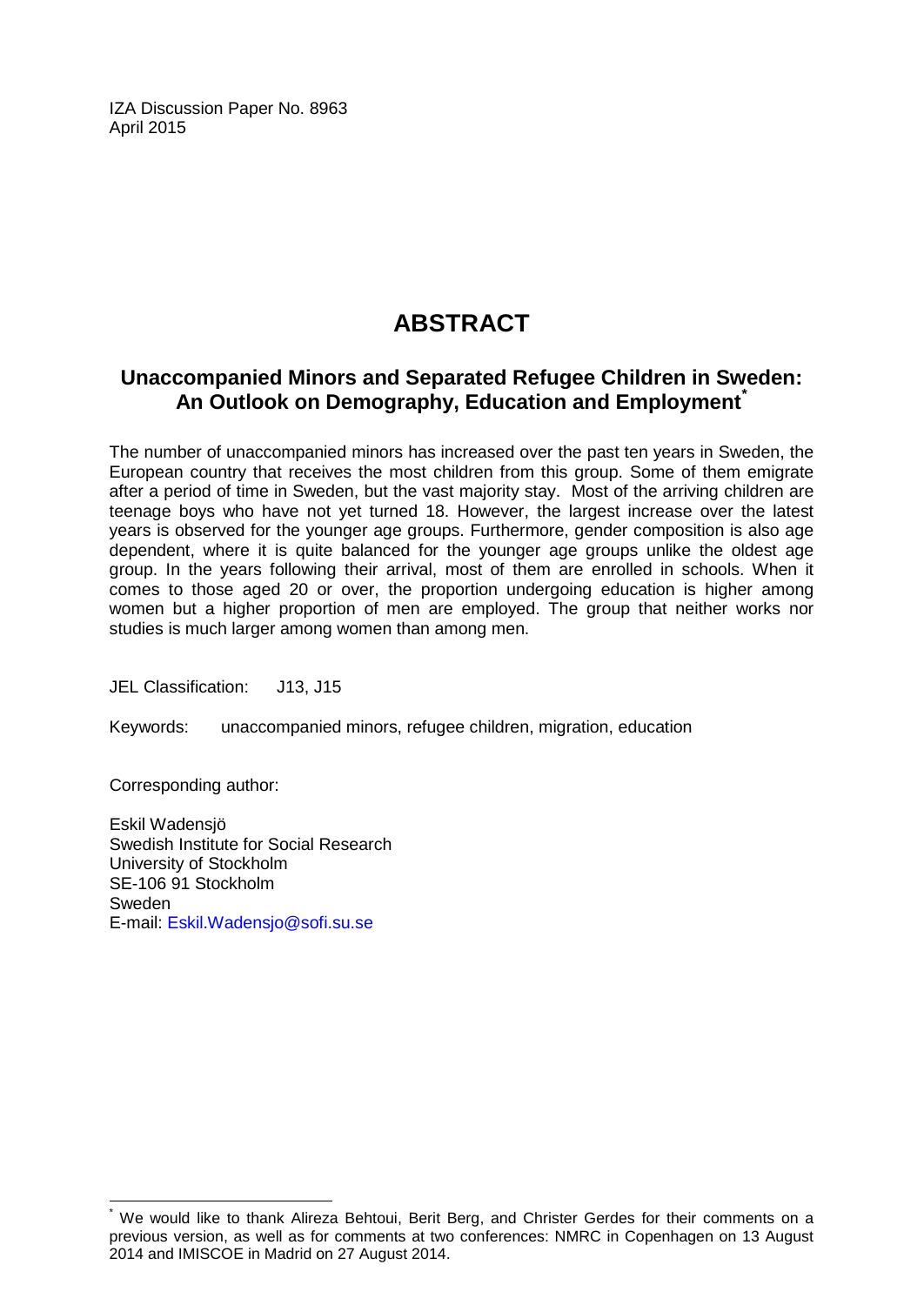## **Unaccompanied Minors and Separated Refugee Children in Sweden: An Outlook on Demography, Education and Employment**

Aycan Çelikaksoy and Eskil Wadensjö

This report is written as a part of the project "Unaccompanied Minors and Separated Refugee Children in Sweden" which is funded by the European Refugee Fund. This report provides a general background to the development and demographic makeup of the migration of unaccompanied minors to Sweden, as well as looking at their educational and employment characteristics.

Children under 18 years of age who are outside their country of origin and separated from both parents and their legal/customary caregiver are defined as unaccompanied minors/separated children. In Sweden, unaccompanied minors arrive predominantly as asylum seekers instead of through other channels. This fact, combined with high quality data facilities provide a unique opportunity to collect data on a wide range of issues for the whole population of this group as well as following them through time. This project constructs a data set through different registers of Statistics Sweden, The Migration Board as well as the National Board of Health and Welfare including a wide range of longitudinal information on the whole population of unaccompanied minors such as demographic characteristics, living conditions, education, labour market characteristics, family connections, asylum application procedures as well as health.

For the current study only a part of the data set is utilized. The whole population of unaccompanied minors who are registered<sup>1</sup> in Sweden during the period of 2003 to 2012 are analysed. In addition to the demographic makeup of this type of migration flow we also look at how they have fared since they arrived in Sweden, received residence permits, and were entered into the population registers.<sup>[2](#page-3-0)</sup>

<span id="page-3-2"></span>All studies within this project are based on anonymised data covering the entire period of our study. $3$  However, we also use other sources, such as reports and statistics from various

<sup>&</sup>lt;sup>1</sup> We would like to emphasise that our study focuses on those who have been entered into the Swedish population register, and that the "year of arrival" in our data is the year when the unaccompanied minors were registered in Sweden for the first time.

<span id="page-3-0"></span> $2^2$  The Swedish Migration Board's website contains information about how many unaccompanied minors seek asylum each year, and how many of them are permitted to stay.

<span id="page-3-1"></span> $3$  There are studies of unaccompanied minors in Norway that are based on register data. See Aalandslid and Walstad Enes (2012) and Stabell Wiggen (2014).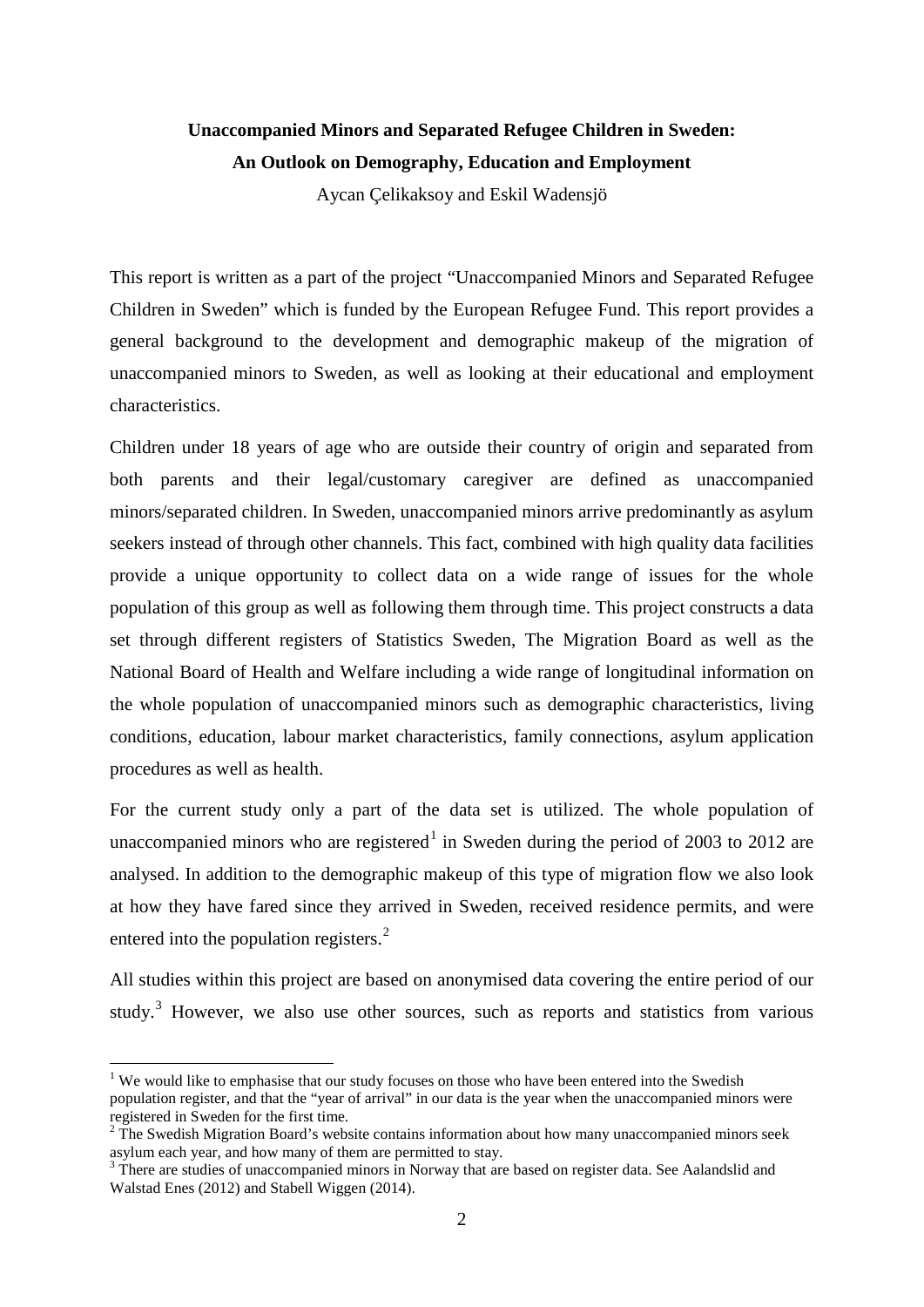authorities and international organisations, as well as research on unaccompanied minors in Sweden and other countries. Register data can provide very interesting information, but it does not provide information about, for example, the unaccompanied minors' living conditions in their home country or on their way to Sweden<sup>[4](#page-3-2)</sup> or how they assess their own situation in the country they have fled to.<sup>[5](#page-4-0)</sup>

In future reports, we will study various issues concerning unaccompanied minors more closely, such as their health situation and their work and education in Sweden.[6](#page-4-1)

#### *1. An increasing number of unaccompanied minors*

The conditions for unaccompanied asylum-seeking minors have become one of the key issues in the debate and research on the asylum process, refugee immigration, and integration. An unaccompanied minor is a child under the age of 18 who comes to Sweden unaccompanied by a parent or other legal guardian. Children arriving alone without their parents are in a very vulnerable situation, and thus it is especially important to see what happens to children who are part of this group and follow these children through their youth and adulthood with regard to a wide range of outcomes. Such a study may provide a basis for various measures to improve the conditions for this group.

According to the latest yearly report of the United Nations High Commissioner for Refugees, 51.2 million individuals were forcibly displaced by the end of 2013, where 86 percent of this population is hosted by developing countries and children below 18 years constituted 50 percent of the displaced populations (UNHCR, 2014). Children are a very important part of the displaced populations and the numbers of unaccompanied minors have been growing. However, we do not know what proportion of the total number of children are unaccompanied minors at majority of the borders.

<sup>&</sup>lt;sup>4</sup> Since this is a register study based on Swedish registers, we have only very limited information about the unaccompanied minors' time in their home country. When it comes to such information, interview studies can provide much more knowledge. See, for example, Backlund et al. (2012), Stretmo and Melander (2013), and Bunar (2012).

<span id="page-4-0"></span><sup>&</sup>lt;sup>5</sup> See e.g. Ní Raghallaigh (2013), a study of the extent to which unaccompanied minors in Ireland feel trust in various respects. Such information cannot be obtained from register data. A study based on both register data and interviews is Eide (2000), which deals with unaccompanied minors in Norway.

<span id="page-4-2"></span><span id="page-4-1"></span><sup>&</sup>lt;sup>6</sup> For an overview of literature on the health situation of unaccompanied minors, see Eide and Hjern (2013). Vervliet et al. (2014) presents a study of mental health among unaccompanied minors in Belgium and Norway, Nielsen et al. (2008) presents a study relating to Denmark, and Aronsson et al. (2009) presents a study relating to Sweden.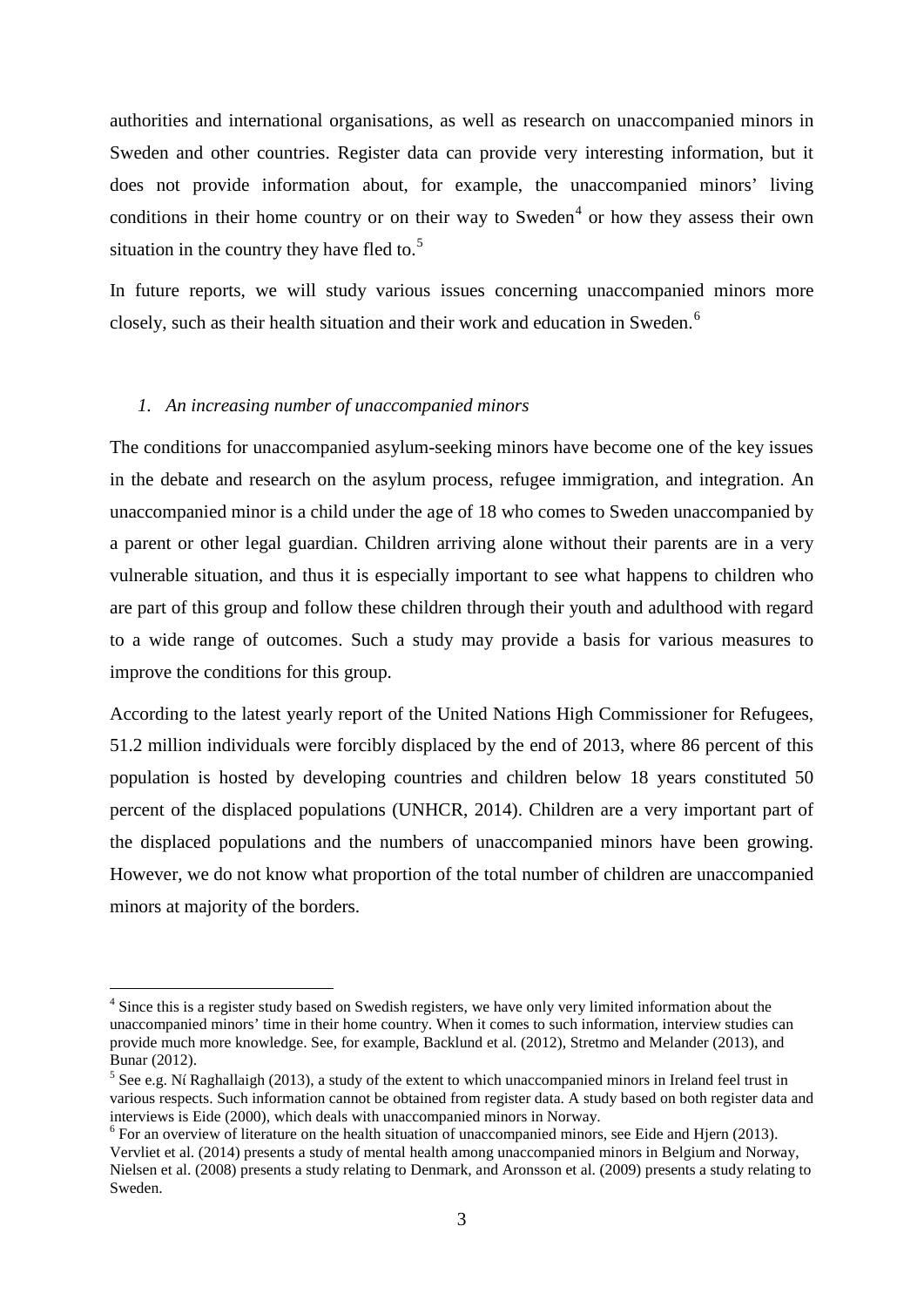According to the same report 25,300 asylum applications were lodged in 77 countries in 2013 by unaccompanied and separated children (UASC) (UNHCR, 2014). However, this figure shows the asylum applications lodged and is far from the real numbers of unaccompanied minors on the move. During the same year one single border patrol (South Texas) reported 38,833 UASC and they expected this number to double within the next year. Thus, we are far from having the real numbers of unaccompanied minors.

Sweden has been the third country regarding the number of asylum claims within the EU for the last two years and Sweden registered the greatest number of asylum claims by UASC in 2013 and  $2014<sup>7</sup>$  $2014<sup>7</sup>$  $2014<sup>7</sup>$ . In Sweden unaccompanied minors arrive predominantly as asylum seekers instead of through other channels and around 82 percent each year are granted a permanent residence permit. Thus, we have a unique opportunity to follow the whole population of unaccompanied minors who are registered in Sweden.

The responsibilities for unaccompanied minors in Sweden have been shifted since  $1<sup>st</sup>$  of July 2006 from the Migration Board to the local governments. The Migration Board is responsible for the asylum investigation and to subsidize local governments for their responsibilities. In addition, the National Board of Health and Welfare is responsible for supervising the municipalities and developing guidance, recommendations and supervision for the care. When a child enters Sweden he or she spends some time in an arrival centre after which a municipality if found to cover reception. During the asylum seeking process all unaccompanied minors get a temporary guardian. The child gets a permanent guardian if a permanent stay is granted. In municipalities the social services take care of the living situation and the daily care. All children have the right to start school immediately after arrival regardless of the stage of their asylum claims.

At the Migration Board, there is different information about the number of unaccompanied minors who arrived in a specific year. This is because the information refers to children at different stages of the asylum process. Not all those seeking asylum will be granted a residence permit, and those seeking asylum may have their applications granted the year after they arrive in Sweden. It takes time for the Migration Board to process an application, and those who are rejected can appeal the Migration Board's decision. Cases involving unaccompanied minors are given priority, and the Migration Board's aim is for a decision to be made within three months; however, on average it takes a little longer. How long it takes

<span id="page-5-0"></span> $<sup>7</sup>$  Although more UASC crossed the Italian border, they do not appear in these figures since they were in the</sup> form of irregular or undocumented flows rather than asylum claims.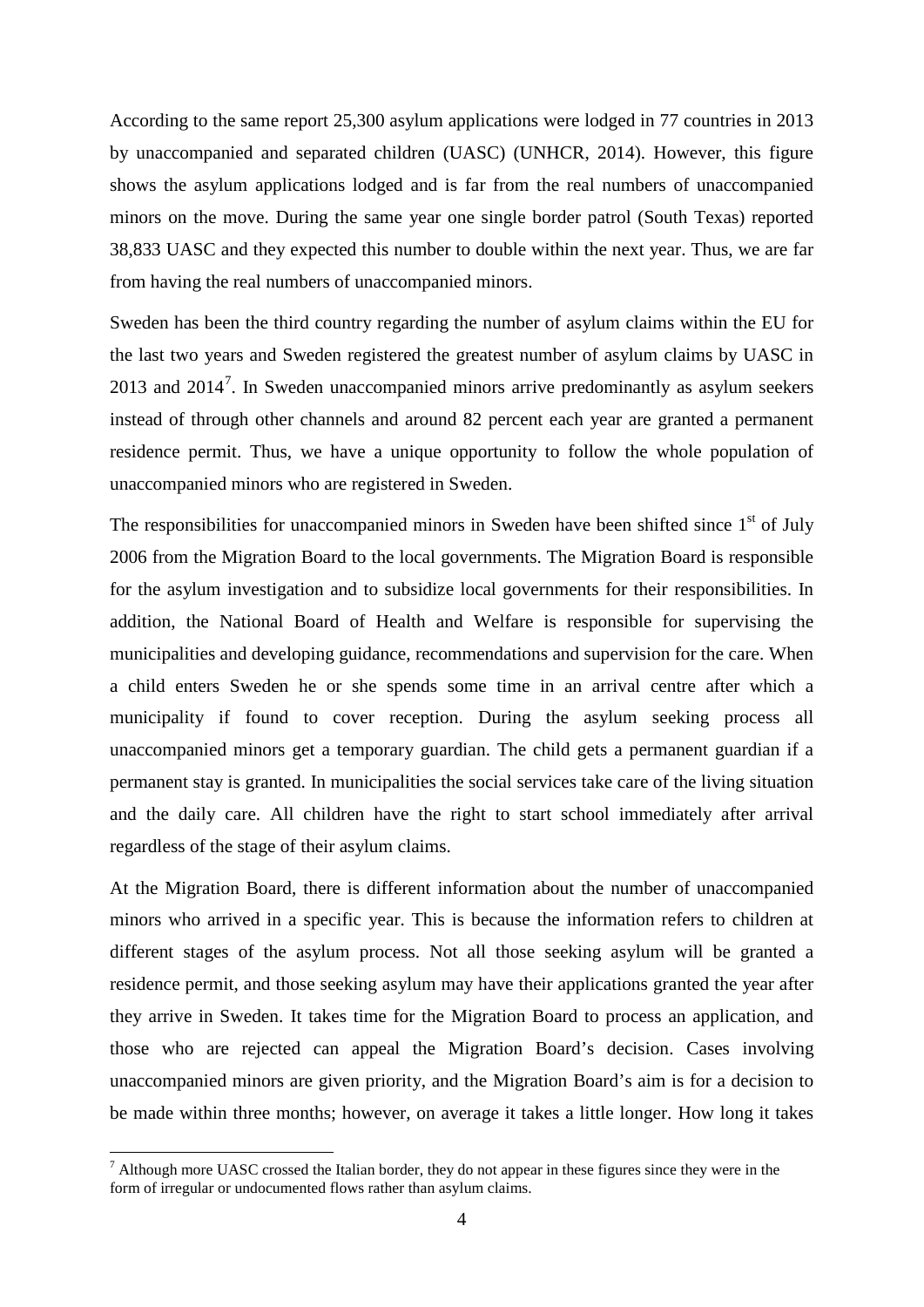may vary depending on how complicated the case is. The data used for the current paper includes those who have been entered into the population register, but we will present the number of asylum seekers from other sources. If there are many asylum seekers in a particular year, the number of people granted permission to stay will increase both that and the following year.

The number and situation of unaccompanied minors are of particular interest from a Swedish perspective, as this type of immigration to Sweden is extensive compared to other European countries, both in relation to population size and in absolute terms. In 2013, the total number of unaccompanied minors seeking asylum in the EU28 countries was 12,730, according to Eurostat. Sweden received the largest group: 3,852 children. Germany (2,485), the United Kingdom (1,265), and Austria (935) came next. Looking at the development between 2008 and 2013, the total number of unaccompanied minors seeking asylum in EU countries is about the same from year to year, but the distribution between destination countries has changed during this period. The number of asylum claims by unaccompanied minors in Sweden and Germany has increased significantly, while the number of claims in the United Kingdom and the Netherlands has decreased.

The unaccompanied minors arriving in Sweden are generally refugees or in need of protection. Most of those who apply for a residence permit have their applications granted. Out of the 1,955 unaccompanied minors who were granted residence permits by the Swedish Migration Board (which is the first instance) in  $2013$ ,  $8384$  $8384$  were granted residence permits as Convention refugees, 1,093 as persons in need of protection, 465 due to particularly distressing circumstances, and 13 for other reasons. In the same year, 435 applications were rejected, an additional 166 were rejected with reference to the Dublin Regulation,<sup>[9](#page-6-0)</sup> and 386 people withdrew their application or left the country without formally withdrawing their application.

<span id="page-6-2"></span>Internationally, there is a widespread discussion about unaccompanied minors who arrive for various reasons. In countries such as Italy and the United States, many children come as "undocumented" migrant workers.<sup>[10](#page-6-1)</sup> In addition, there is extensive migration in the form of

 $8$  More children may have been granted permits by a migration court or the Migration Court of Appeals after appealing the Migration Board's decision.

<span id="page-6-0"></span>The Dublin Regulation stipulates that an asylum application should be processed in the EU country to which a refugee first arrived.

<span id="page-6-1"></span> $10$  For an overview of the research on unaccompanied minors coming to work, see Edmonds and Shrestha (2013).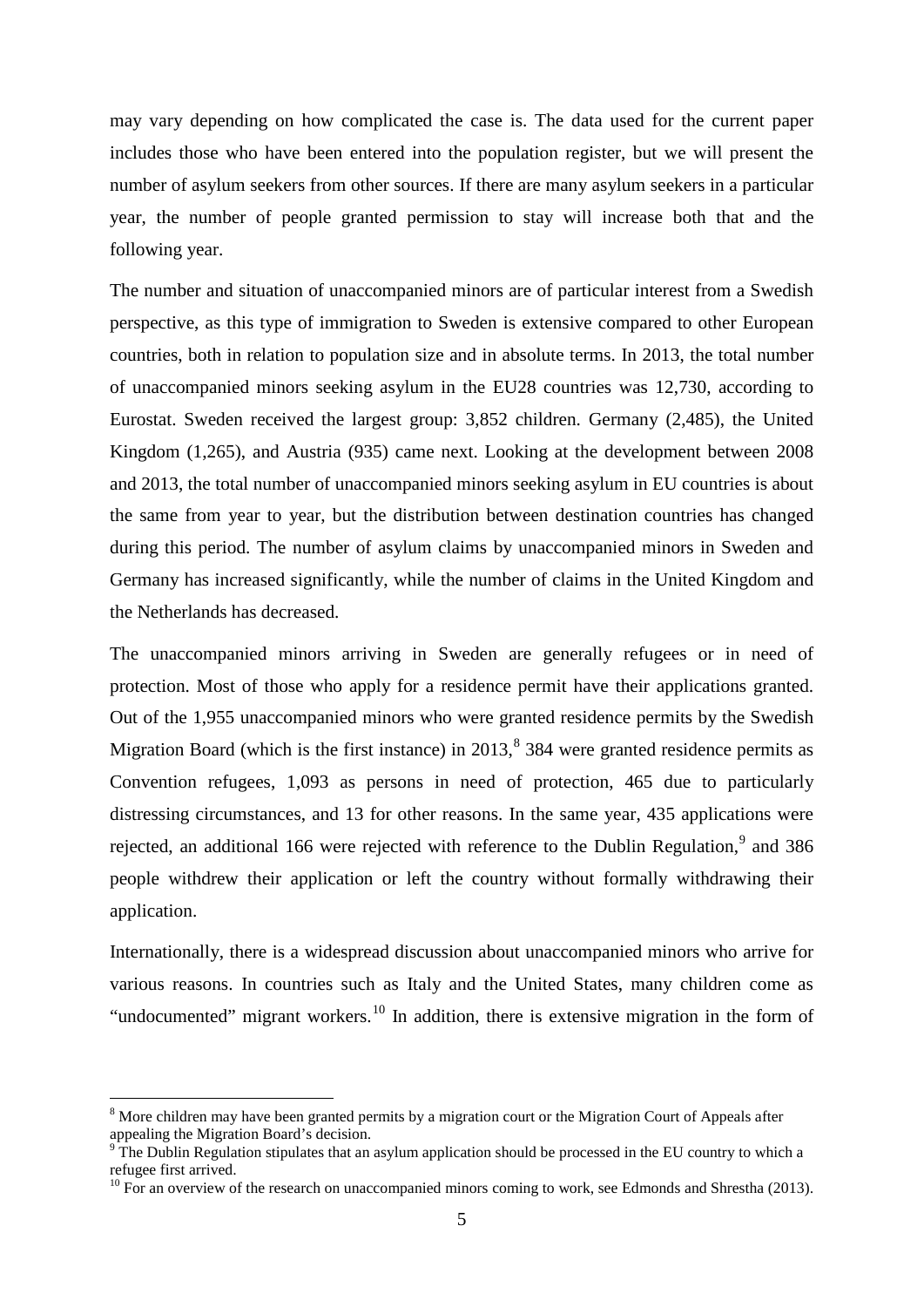trafficking to and from countries on different continents.<sup>[11](#page-6-2)</sup> The majority of the unaccompanied minors who come to the United States are boys (between 60 and 75 per cent, according to different estimates). Three quarters come from the northern part of Central America called the "Northern Triangle" (Honduras, El Salvador, and Guatemala). There has been a dramatic increase in the number of unaccompanied minors from these countries to the United States in recent years. See Renwick (2014) and Stinchcomb and Hershberg (2014).

There may be several different explanations for a child arriving without an accompanying parent or other legal guardian. The child might be the first to make it to Sweden, while other family members are still trying to come here. Thus, in some cases, the child might be the first step of a family migration, and the parents will come to Sweden later. In other cases, one or both parents have arrived before the child. Children or parents not arriving at the same time may be due to a lack of opportunities – financial or otherwise – to escape together. Another possibility is that the child is orphaned and has no other legal guardian.

In some cases, the child may arrive unaccompanied by an adult, but in other cases, they arrive together with other adult asylum seekers, such as older siblings or other adult relatives who are not their legal guardians. In some cases, the child already has relatives in Sweden, while in other cases, the child does not have any relatives living here. This suggests that the situation upon arrival can be very different for different children. Here we would like to emphasise that more children arrive with their parents or another legal guardian than those who arrive as unaccompanied minors, even from the countries from which many unaccompanied minors come.<sup>[12](#page-7-0)</sup> In Sweden, 23 percent of all children arriving through the asylum channel were unaccompanied minors in 2013, where this figure was 31 percent in 2014.

Out of the 9,975 unaccompanied minors included in our study, 2,037 have also had their mother in Sweden.<sup>[13](#page-7-1)</sup> 637 of the mothers were registered after the child, 917 before the child, and 481 at the same time<sup>[14](#page-7-2)</sup> as the child. 1,086 of the unaccompanied minors have had their father in Sweden.<sup>[15](#page-7-3)</sup> In 342 cases, the father was registered after the child, 641 were registered

 $11$  See ILO (2009) which, referring to a previous ILO study, estimated the number of children in a trafficking situation to 1.2 million in 2000.

<span id="page-7-0"></span> $12$  In the next report, we will compare what happens to unaccompanied minors compared to what happens to other children from the same country who arrive together with a parent or other legal guardian.

<span id="page-7-1"></span><sup>&</sup>lt;sup>13</sup> For an additional 295 mothers, there are ID numbers that can be matched to an individual, but we do not have any further information.

<span id="page-7-2"></span> $14$  That is, they were registered at the same time, but arrived at different times; otherwise, the child would not have been classified as an unaccompanied minor.

<span id="page-7-3"></span><sup>&</sup>lt;sup>15</sup> For an additional 144 fathers, there are ID numbers that can be matched to an individual, but we do not have any further information.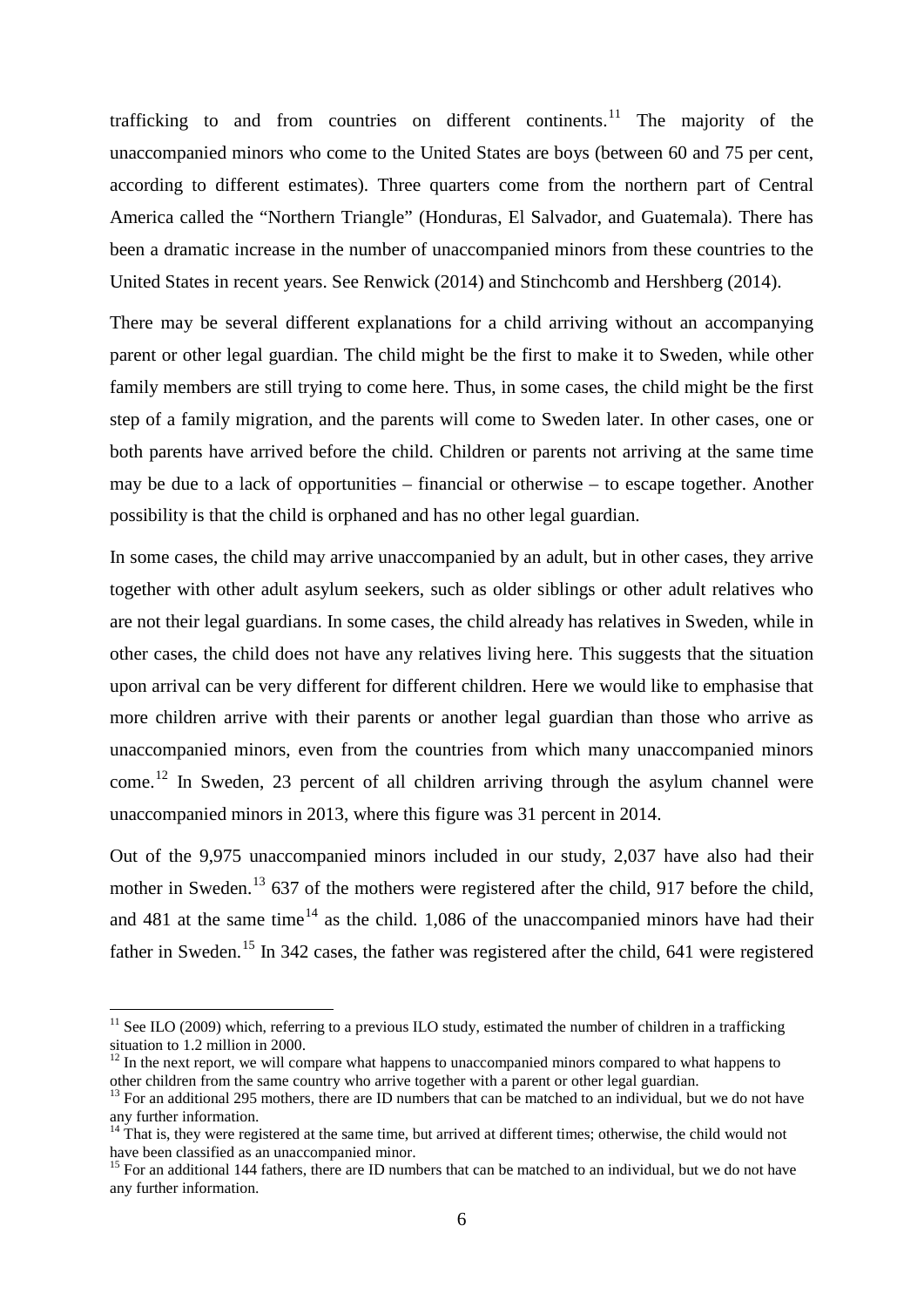before the child, and 103 at the same time<sup>[16](#page-7-3)</sup> as the child. These numbers show that more than a few unaccompanied minors have parents who have also come to Sweden, but that most of them do not.

#### *2. Extent and demographic makeup*

The number of unaccompanied minors has increased significantly since 2003 (the first year for which we have statistical data in our material). In Table 1, we specify how many were entered into the population register each year, i.e. not the number of asylum seekers.

| Year of arrival | Girls | Proportion of girls<br>$(\%)$ | <b>Boys</b> | Total |
|-----------------|-------|-------------------------------|-------------|-------|
| 2003            | 127   | 34                            | 242         | 369   |
| 2004            | 51    | 46                            | 60          | 111   |
| 2005            | 30    | 45                            | 37          | 67    |
| 2006            | 68    | 38                            | 111         | 179   |
| 2007            | 150   | 18                            | 673         | 823   |
| 2008            | 164   | 22                            | 583         | 747   |
| 2009            | 221   | 24                            | 688         | 909   |
| 2010            | 294   | 23                            | 1012        | 1306  |
| 2011            | 261   | 14                            | 1670        | 1931  |
| 2012            | 1092  | 31                            | 2441        | 3533  |

Table 1. Number of unaccompanied asylum-seeking minors registered between 2003 and 2012, divided by gender

Note: Some of those in the 2003 group were registered prior to that year.

We can see that the proportion of girls decreased, with some deviation, until 2011, and then increased significantly in 2012. The total proportion of girls during the studied time period is only a quarter of the total number of unaccompanied minors (see Table 2). It is important to try to explain this pattern, as well as the differences between boys and girls when it comes to age and country of birth. A possible explanation is differences in gender roles between

<span id="page-8-0"></span><sup>&</sup>lt;sup>16</sup> That is, they were registered at the same time, but arrived at different times; otherwise, the child would not have been classified as an unaccompanied minor.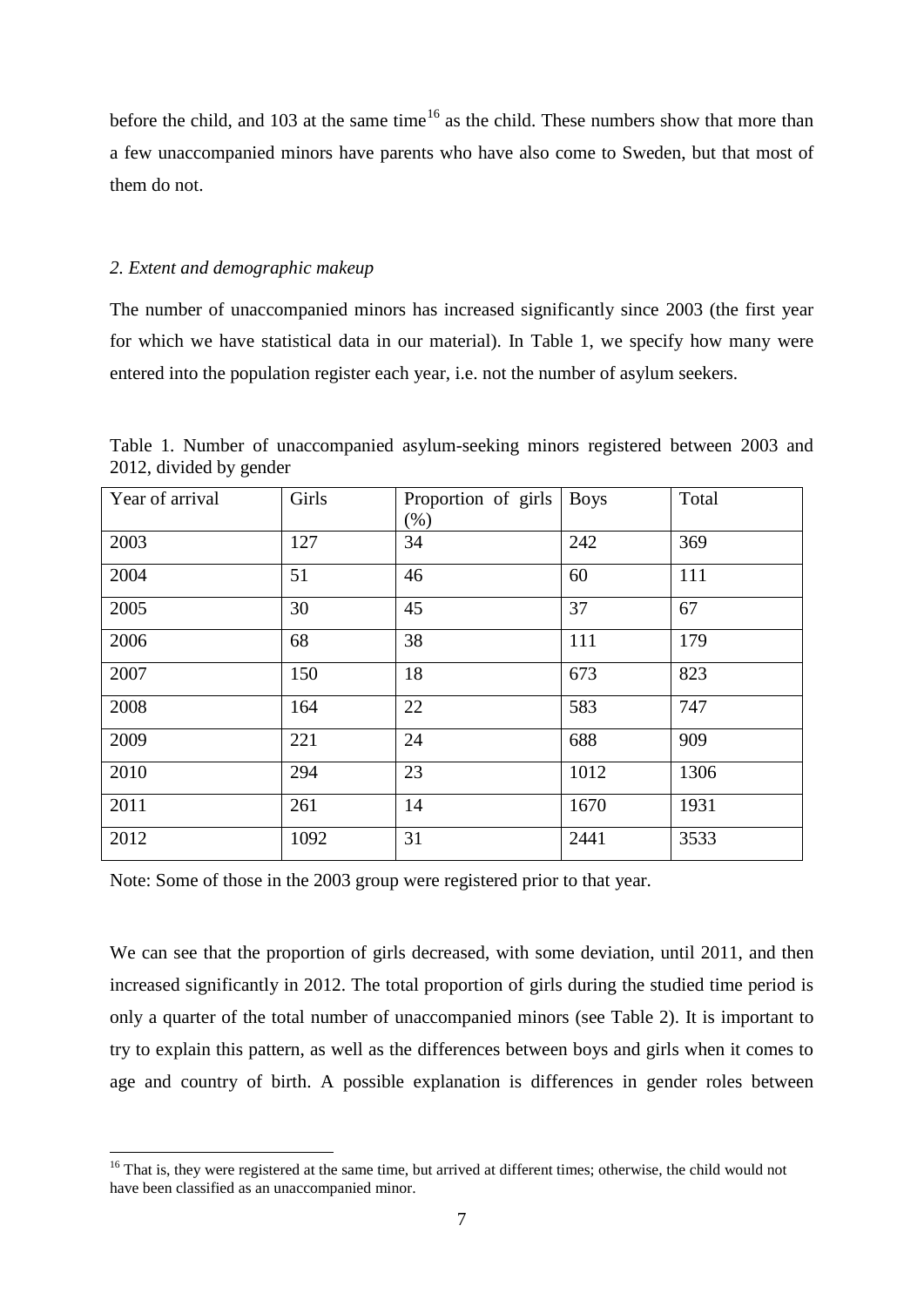different countries. Here we have to rely on existing qualitative studies and will return to this issue in future reports.

The number of unaccompanied minors continues to increase.<sup>[17](#page-8-0)</sup> In 2013, 3,852 unaccompanied minors sought asylum in Sweden. Out of the 2,942 cases that were decided that year, 66 per cent were granted asylum. Please note that the number of cases resolved during the year is much lower than the number of asylum seekers the same year. The average processing time was 120 days in 2013 and 143 days in 2014. In 2014, 7,049 unaccompanied minors sought asylum. Not everyone will have their application granted, but if the proportion is about the same as before, it will be a clear increase compared to 2013.

The total number of unaccompanied minors increases each year during the time period covered by our study (the values for each year are combined in order to see the total number of unaccompanied minors who have arrived and are still registered here). In Table 2, we show the change in the total number of unaccompanied minors who have arrived and remain in Sweden each year.

| of<br>Year<br>first<br>registration | Girls | Proportion of<br>girls $(\%)$ | <b>Boys</b> | Total |
|-------------------------------------|-------|-------------------------------|-------------|-------|
| 2003                                | 127   | 34                            | 242         | 369   |
| 2004                                | 178   | 37                            | 302         | 480   |
| 2005                                | 207   | 38                            | 339         | 546   |
| 2006                                | 272   | 38                            | 446         | 718   |
| 2007                                | 420   | 27                            | 1116        | 1536  |
| 2008                                | 582   | 26                            | 1697        | 2279  |
| 2009                                | 799   | 25                            | 2378        | 3177  |
| 2010                                | 1091  | 24                            | 3384        | 4475  |
| 2011                                | 1349  | 21                            | 5043        | 6392  |
| 2012                                | 2431  | 25                            | 7466        | 9897  |

Table 2. Number of unaccompanied asylum-seeking minors entered into the Swedish population register between 2003 and 2012, divided by gender – cumulative numbers

Note: These are cumulative numbers, which means that the data for 2012 include all those registered before or during 2012 (the population of the study). This means that 9,897, which is the number for 2012, is the total sum of those who arrived between 2003 (or, in some cases, even earlier) and 2012 (minus those who have emigrated or died).

<span id="page-9-0"></span> $17$  The numbers in this section are based on information from the Swedish Migration Board.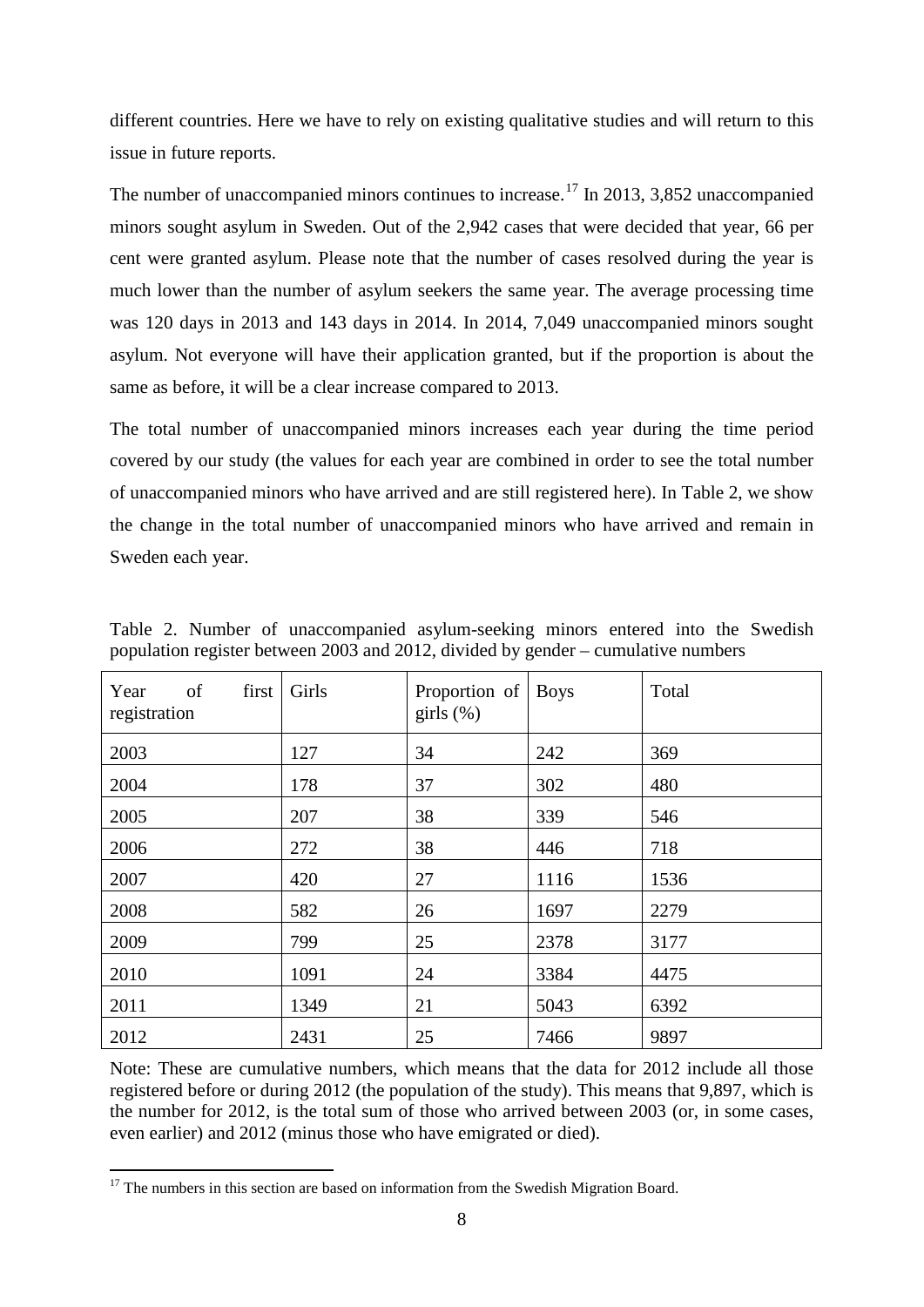The 9,897 unaccompanied minors who were registered by 2012 and remained in the country do not include everyone who came to Sweden as an unaccompanied minor during the same time period. Some have died, while others have left the country, either by moving back or moving on to another country.

80 of the unaccompanied minors who were registered between 2003 and 2012 have emigrated: 53 boys and 27 girls.<sup>[18](#page-9-0)</sup> This means that the proportion of girls who have emigrated is slightly higher than the corresponding proportion of boys. Most of those who have left Sweden did so in the year they turned 18 or later; this group includes 42 boys and 20 girls. The average age at the time of emigration for both boys and girls is 19. Furthermore, 38 of those registered between 2003 and 2012 left the country in 2013. The proportion that emigrated is higher among those who arrived in the first few years than among those who arrived later, for obvious reasons: those who came early have had more time to emigrate. The largest group moved to countries that are part of the EEA, i.e. within Europe; the second largest group moved to an unspecified country. In addition, many of them moved to Iraq, which might be a case of return migration to the northern Kurdish part of Iraq that has had a relatively strong economic development.

Ten of the unaccompanied minors died between 2003 and 2012, and five died in 2013 – 13 boys and two girls. Ten of them were aged 18 or over the year they died, and five were younger than 18. Some of those who died had been in Sweden for only a few years, while others had been here for many years. Seven of the ten deaths occurred within three years of being entered into the population register.

Those who apply to stay as unaccompanied minors come from many different countries, although most of them come from a few select countries. In 2013, most of them came from Afghanistan (1,247), Somalia (576), Syria (364), and Eritrea (345). The proportion of minors from these countries whose applications are granted is also high. In 2014, most unaccompanied minors who sought asylum came from the same few countries, i.e. Afghanistan (1,547), Eritrea (1,456), Syria (1,233), and Somalia (1,118), although the distribution between the countries is slightly different.

<span id="page-10-0"></span> $18$  There may be unregistered emigration. Not everyone who moves out of Sweden reports this to the Swedish Tax Agency, which is the authority responsible for the population register. See Wadensjö (2013).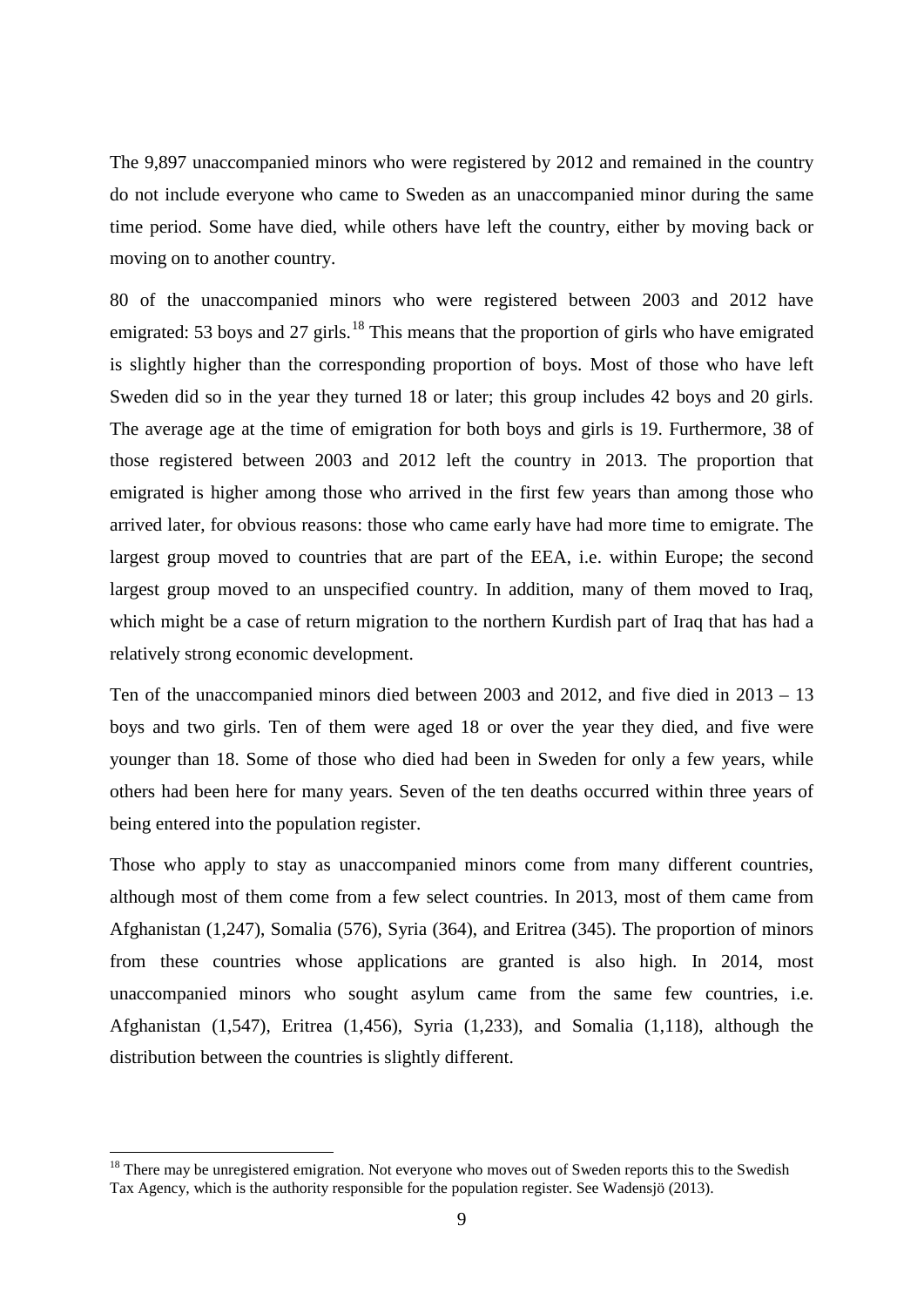Table 3 shows that, with a few exceptions, most of those who were registered between 2003 and 2012 came from Iraq, Somalia, Afghanistan, and Eritrea.

In the table, we have listed the proportion of girls in parentheses. We should note that the number of registered unaccompanied minors was low until 2005, and, consequently, that the percentages for these years are based on a low number of observations. If we compare the proportion of girls from different countries for the years 2006-2012, we find that it is very low among those born in Afghanistan and Iraq, while it is much higher among those born in Eritrea and Somalia (as well as the rest of Africa and the rest of Asia).

| Year | Largest<br>number                         | largest<br>Second<br>number  | Third<br>largest<br>number | Fourth largest number              |
|------|-------------------------------------------|------------------------------|----------------------------|------------------------------------|
| 2003 | Iraq $(14)$                               | Somalia (58)                 | Afghanistan (11)           | Rest of Africa (56)                |
| 2004 | Somalia (53)                              | Africa<br>Rest<br>of<br>(67) | Afghanistan (0)            | Rest of Europe (57)                |
| 2005 | Somalia/Rest<br>Africa<br>οf<br>(56)/(39) | Iraq $(43)$                  | Afghanistan (33)           | Eritrea/Rest of Europe<br>(0)/(50) |
| 2006 | Iraq $(25)$                               | Somalia (61)                 | Afghanistan (5)            | Eritrea (54)                       |
| 2007 | Iraq $(11)$                               | Afghanistan (2)              | Somalia (41)               | Rest of Africa (28)                |
| 2008 | Iraq $(11)$                               | Somalia (44)                 | Afghanistan (3)            | Rest of Africa (50)                |
| 2009 | Somalia (42)                              | Afghanistan (2)              | Iraq $(15)$                | Eritrea (58)                       |
| 2010 | Afghanistan<br>(1)                        | Somalia (44)                 | Iraq $(29)$                | Eritrea (43)                       |
| 2011 | Afghanistan<br>(5)                        | Somalia (35)                 | Iran $(17)$                | Eritrea (53)                       |
| 2012 | Afghanistan<br>(11)                       | Somalia (44)                 | Rest of Asia (46)          | Eritrea (56)                       |

Table 3. The four countries from which the largest number of unaccompanied minors was registered each year (by country of birth); the proportion of girls is listed in parentheses

Note: We do not have separate data from all countries; some countries are grouped together. This explains the existence of the Rest of Europe, Rest of Africa, and Rest of Asia categories in this table. When it comes to European countries, we have separate data for the Soviet Union, Yugoslavia, and Albania. Other European countries are included in the Rest of Europe category. When it comes to Africa, we have separate data for Algeria, Eritrea, Ethiopia, Gambia, Morocco, Somalia, and Uganda; for Asia, we have separate data for Afghanistan, Iraq, Iran, Syria, and Turkey. Others born in Africa or Asia are included in the Rest of North Africa, Rest of Africa, Rest of the Middle East, and Rest of Asia categories.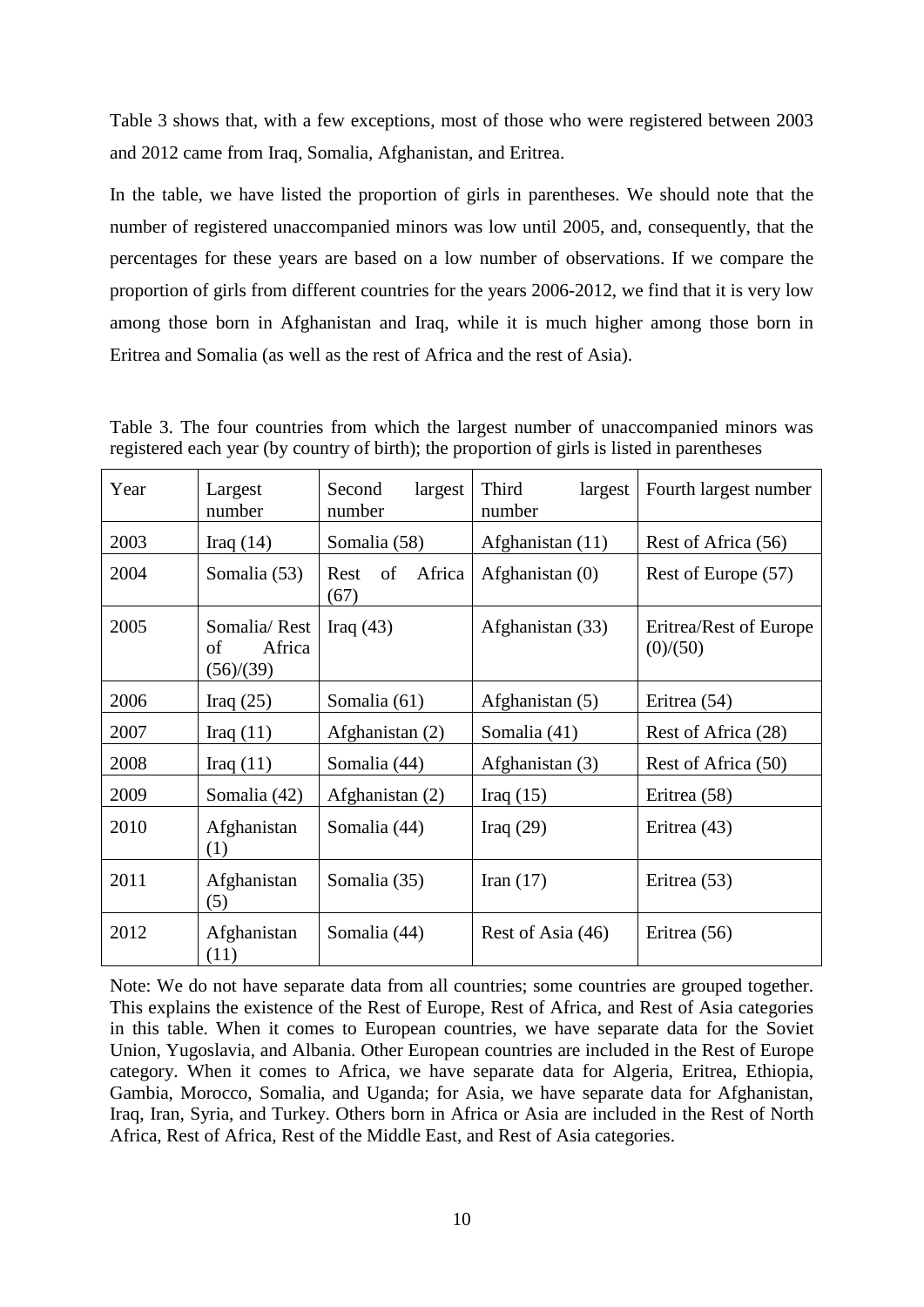#### *3. To which parts of Sweden do the unaccompanied minors arrive?*

In which parts of Sweden do the unaccompanied minors live once they have been granted a residence permit and entered into the population register? Here we will present where they lived during their first year as residents in Sweden; in a future report, we will study their mobility during their stay here. It turns out that they are spread out across all counties in Sweden, albeit with slightly greater numbers in the major cities; see Table 4. However, if we look at the size of the population in the various counties, the major cities are not heavily overrepresented.

Table 4. The four counties where the most unaccompanied minors lived the first year after being registered in Sweden; the percentage of all unaccompanied minors registered the same year is listed in parentheses.

| Year | Largest number | Second<br>largest<br>number | Third<br>largest<br>number | Fourth<br>largest<br>number |
|------|----------------|-----------------------------|----------------------------|-----------------------------|
| 2003 | Stockholm      | Götaland<br>Västra          | Skåne County (9)           | Västernorrland              |
|      | County $(27)$  | County (18)                 |                            | County/Örebro               |
|      |                |                             |                            | County (7)                  |
| 2004 | Stockholm      | Västerbotten                | Götaland<br>Västra         | Örebro County (10)          |
|      | County $(23)$  | County $(13)$               | County/Uppsala             |                             |
|      |                |                             | County $(11)$              |                             |
| 2005 | Kronoberg      | Stockholm County            | Östergötland               | Skåne<br>County/            |
|      | County $(16)$  | (13)                        | County $(11)$              | Götaland<br>Västra          |
|      |                |                             |                            | Örebro<br>Country/          |
|      |                |                             |                            | County $(8)$                |
| 2006 | Stockholm      | Västerbotten                | Skåne County (13)          | Götaland<br>Västra          |
|      | County $(26)$  | County $(16)$               |                            | County $(11)$               |
| 2007 | Stockholm      | Götaland<br>Västra          | Västerbotten               | Skåne County (11)           |
|      | County $(30)$  | County $(15)$               | County $(12)$              |                             |
| 2008 | Stockholm      | Skåne County (9)            | Götaland<br>Västra         | Västerbotten County         |
|      | County $(22)$  |                             | County $(8)$               | (6)                         |
| 2009 | Stockholm      | Västerbotten                | Norrbotten County          | Götaland<br>Västra          |
|      | County $(16)$  | County $(9)$                | (8)                        | County $(7)$                |
| 2010 | Stockholm      | Skåne County (12)           | Götaland<br>Västra         | Västerbotten County         |
|      | County $(19)$  |                             | County $(11)$              | (7)                         |
| 2011 | Stockholm      | Skåne County (13)           | Götaland<br>Västra         | Västerbotten County         |
|      | County $(14)$  |                             | County $(12)$              | (7)                         |
| 2012 | Stockholm      | Götaland<br>Västra          | Skåne County (6)           | Västerbotten County         |
|      | County $(20)$  | County $(18)$               |                            | (5)                         |

Table 5 lists the top four municipalities each year where the most unaccompanied minors lived the first year after being registered in Sweden. Stockholm, Gothenburg, and Malmö are represented most years, while it varies which other municipalities are represented. Many of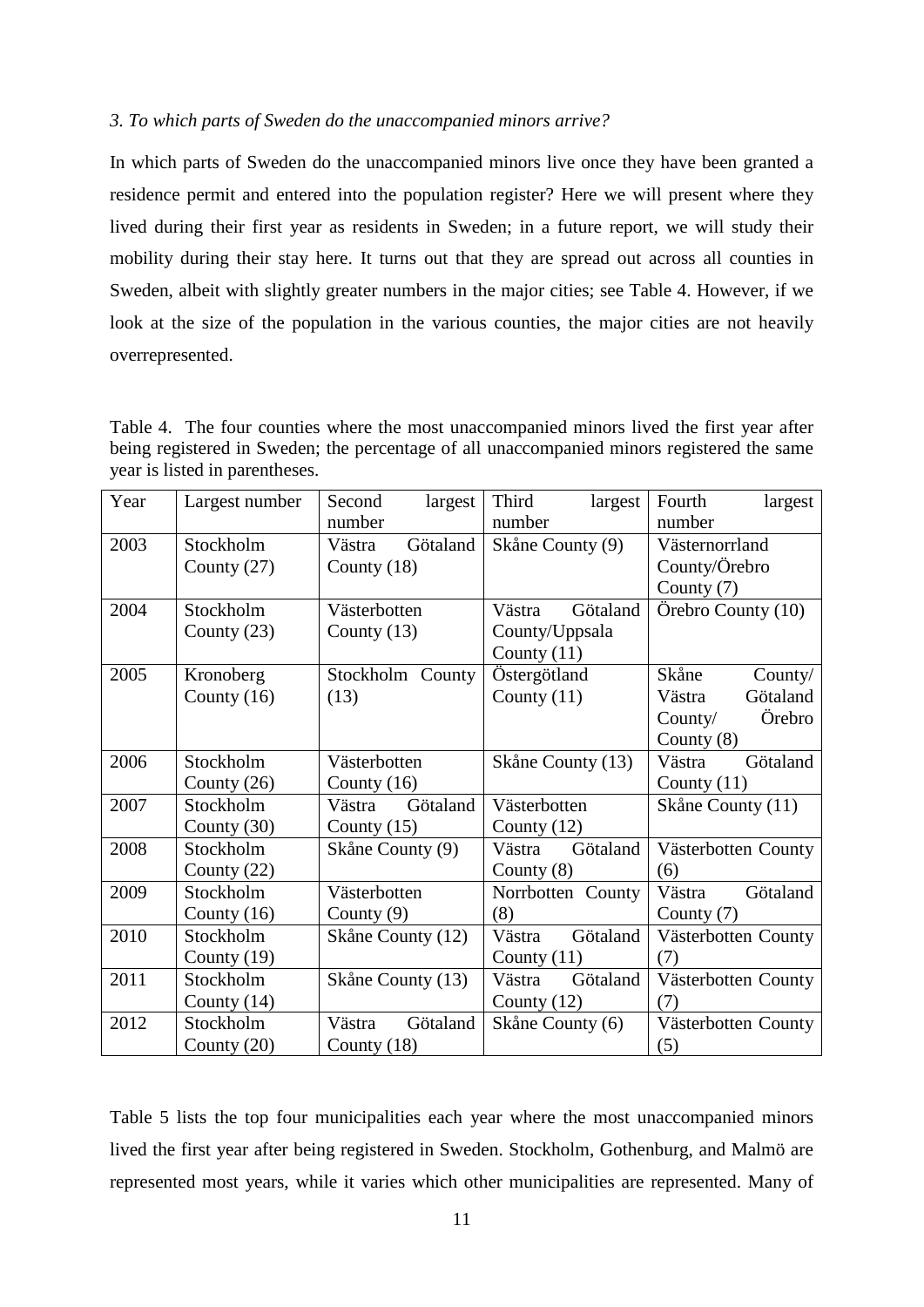those registered during certain years reside in municipalities with relatively few inhabitants, such as Alvesta and Härnösand.

There is an ongoing discussion about which factors affect the geographical placement; for example, what importance the presence of relatives already residing in the country has. We will return to this issue in a future report.

Table 5. The four municipalities where the most unaccompanied minors lived the first year after being registered in Sweden; the percentage of all unaccompanied minors registered the same year is listed in parentheses.

| Year | Largest number  | largest<br>Second<br>number | Third largest number                    | Fourth<br>largest<br>number |  |  |
|------|-----------------|-----------------------------|-----------------------------------------|-----------------------------|--|--|
| 2003 | Stockholm (14)  | Gothenburg (8)              | Härnösand (7)                           | Malmö (6)                   |  |  |
| 2004 | Stockholm (17)  | Skellefteå (12)             | Härnösand (9)                           | Uppsala $(5)$               |  |  |
| 2005 | Alvesta (12)    | Stockholm (9)               | Härnösand/<br>Skellefteå/Karlskrona (6) | Mjölby/Hjo $(5)$            |  |  |
| 2006 | Skellefteå (14) | Stockholm (12)              | Gothenburg (6)                          | Malmö (6)                   |  |  |
| 2007 | Stockholm (17)  | Malmö (6)                   | Gothenburg (6)                          | Skellefteå (5)              |  |  |
| 2008 | Stockholm (11)  | Gothenburg (4)              | Eskilstuna (3)                          | Malmö (3)                   |  |  |
| 2009 | Stockholm (10)  | Gothenburg (3)              | Uppsala $(3)$                           | Skellefteå (2)              |  |  |
| 2010 | Stockholm (9)   | Gothenburg (4)              | Uppsala $(2)$                           | Växjö $(2)$                 |  |  |
| 2011 | Stockholm (5)   | Malmö (3)                   | Uppsala $(3)$                           | Gothenburg (2)              |  |  |
| 2012 | Stockholm (9)   | Gothenburg (6)              | Malmö (3)                               | $O$ rebro $(2)$             |  |  |

#### *4. At what age do the unaccompanied minors arrive?*

Those who are granted asylum as unaccompanied minors must be below 18 years of age at the time of application. In order to show how old the unaccompanied minors are when they are registered in Sweden, we provide a detailed breakdown of the age distribution among those who were entered into the population register for the first time in 2011 or 2012.

As we can see in Table 6, most are between 15 and 17 years old. At that age, opportunities to travel on their own are much greater than for those who are younger. In addition, we can see that more than a few are 18 years old. This does not mean that they were 18 years old when they were registered, but that they turned 18 the year that they were registered (for example, they may have been 17 and a few months when they arrived, either 17 or 18 when they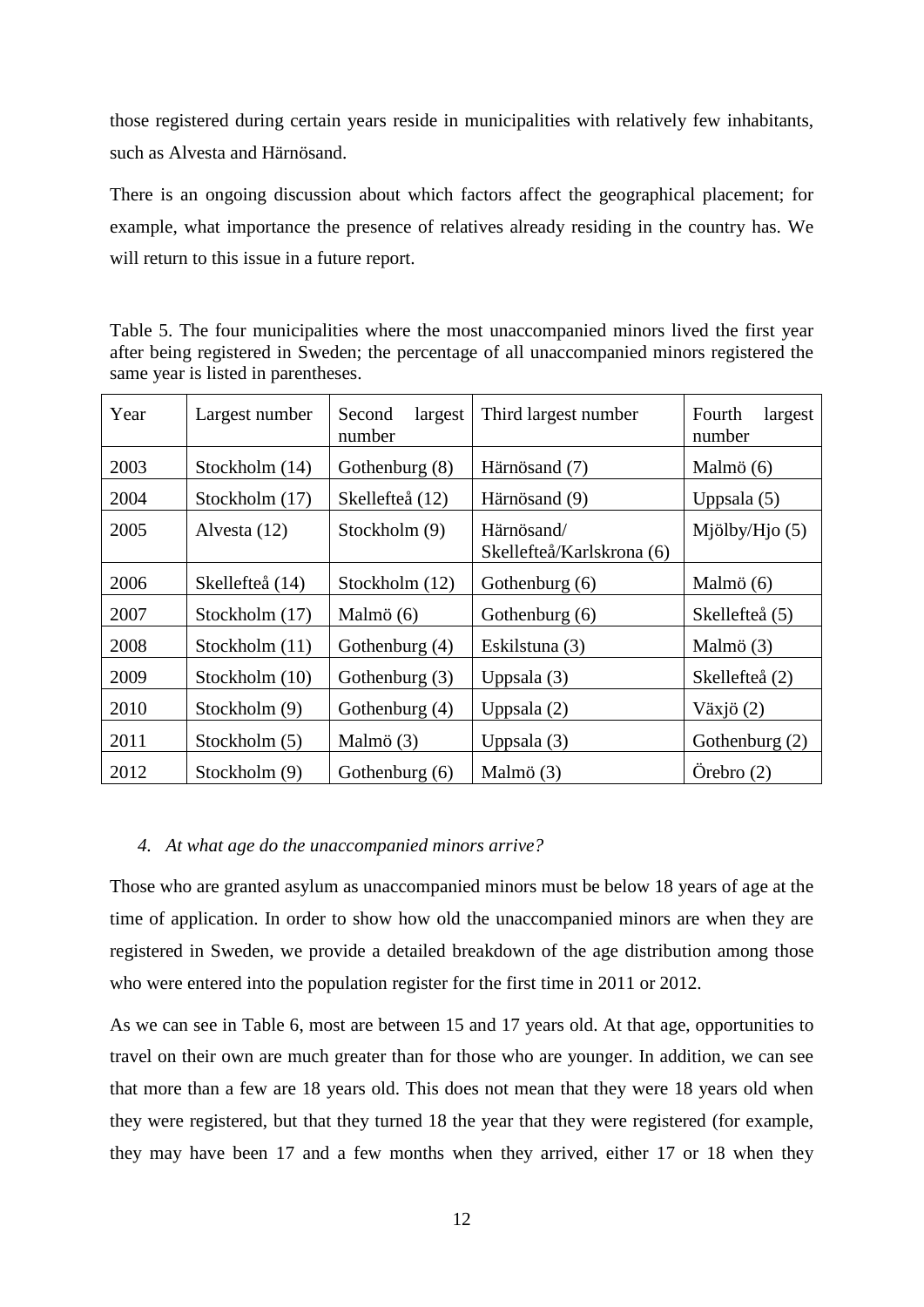received a residence permit a few months later, and 18 the year that they were entered into the population register).

In cases where the asylum seekers do not have any documents that clearly show their age, there may be some uncertainty about how old they are. Various more or less reliable methods are used to determine the age of these asylum seekers; see e.g. Schmeling et al. (2006) and Olze et al. (2006). The uncertainty about age has been used by some critics of this type of immigration as an argument against granting residence permits to unaccompanied minors. See Hirvonen (2013) for a discussion on this topic.

Some of those who come to Sweden are very young. Some of them are children of other unaccompanied minors (a young mother or father may arrive with a child, in which case both are classified as unaccompanied minors), but more of them are at an age where it is not possible for them to arrive with parents under the age of 18, nor is it likely that they were able to come here on their own. Most likely, they arrived together with older unaccompanied siblings or adult relatives who were not their parents or guardians. Out of the children who were five years old or younger when they were registered, twelve arrived with a mother who was also an unaccompanied minor, and two arrived with a father who was an unaccompanied minor. The largest increase in the number of unaccompanied minors have not been observed for the most common group, which is males who are 16 years of age and older. The largest increases in numbers have been observed for younger age groups. The large increases in the younger age groups are especially concerning. Furthermore, we can see that the gender composition is quite different across the different age groups, while 50 percent of those who are 11 years old or younger are females, only 25 percent of the older age group are females.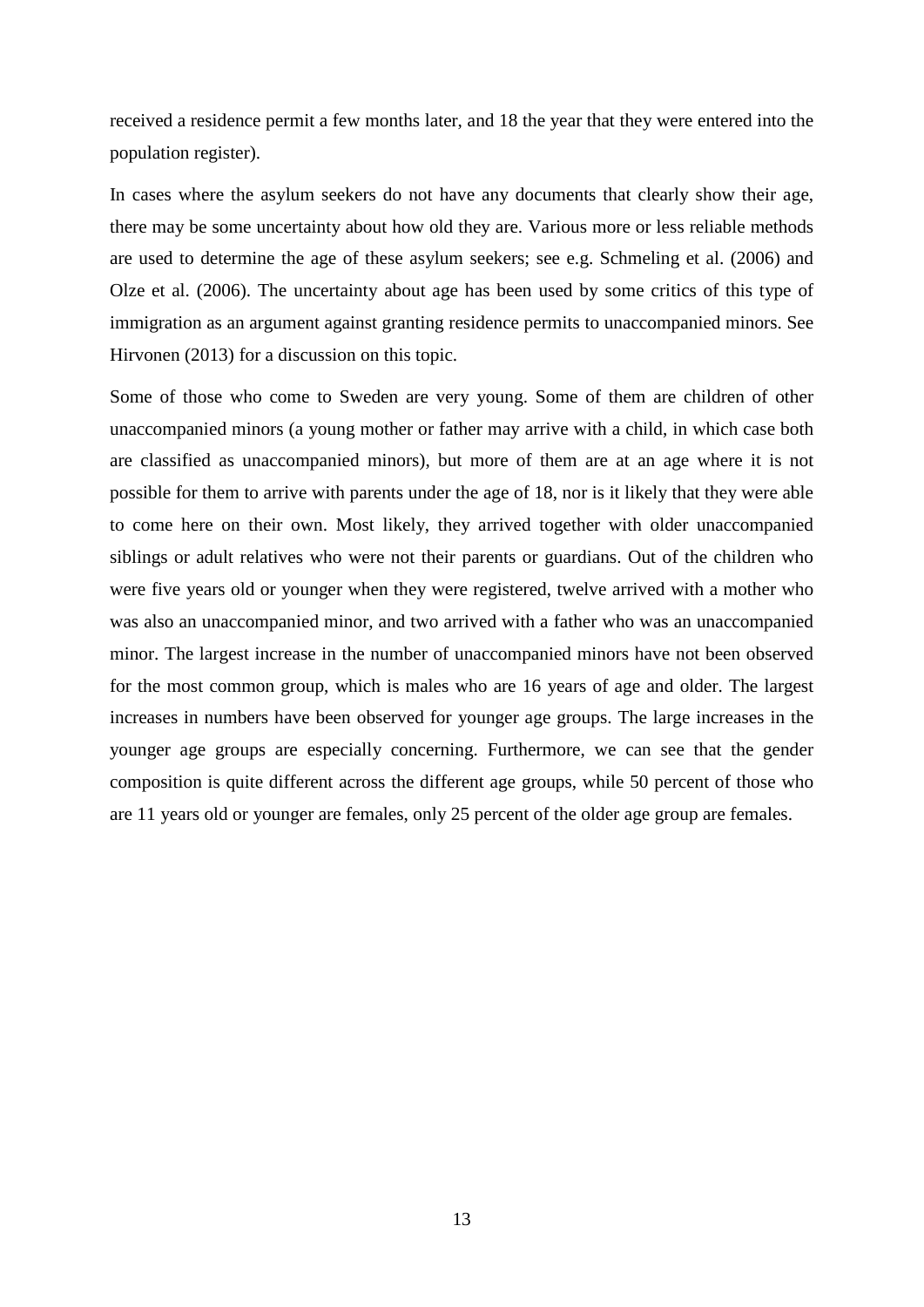| Age              | Girls            |              | <b>Boys</b>      |              |  |
|------------------|------------------|--------------|------------------|--------------|--|
|                  | 2011             | 2012         | 2011             | 2012         |  |
| $\boldsymbol{0}$ | $\boldsymbol{0}$ | 9            | $\boldsymbol{0}$ | 19           |  |
| $\mathbf 1$      | $\boldsymbol{0}$ | 11           | $\boldsymbol{0}$ | $11\,$       |  |
| $\overline{c}$   | $\boldsymbol{0}$ | 15           | $\boldsymbol{0}$ | 11           |  |
| $\overline{3}$   | $\mathbf{1}$     | 21           | $\boldsymbol{0}$ | 14           |  |
| $\overline{4}$   | $\mathbf{1}$     | 21           | $\mathbf{1}$     | 28           |  |
| 5                | $\overline{2}$   | 27           | $\overline{3}$   | 29           |  |
| $\sqrt{6}$       | $\overline{4}$   | 40           | $\mathbf{1}$     | 28           |  |
| $\boldsymbol{7}$ | 6                | 48           | 6                | 40           |  |
| $8\,$            | $\boldsymbol{0}$ | 48           | $\overline{7}$   | 43           |  |
| $\mathbf{9}$     | 5                | 46           | $\overline{7}$   | 64           |  |
| $10\,$           | $\overline{c}$   | 67           | $\boldsymbol{7}$ | $70\,$       |  |
| $11\,$           | 8                | 62           | 9                | 60           |  |
| $12\,$           | $\boldsymbol{6}$ | 64           | 15               | $77\,$       |  |
| 13               | 11               | $77 \,$      | 37               | 108          |  |
| 14               | 12               | 68           | 93               | 177          |  |
| 15               | 32               | 91           | 233              | 305          |  |
| 16               | 53               | 142          | 513              | 588          |  |
| $17\,$           | 80               | 148          | 572              | 558          |  |
| $18\,$           | 36               | 86           | 165              | 210          |  |
| 19               | $\overline{c}$   | $\mathbf{1}$ | $\,1\,$          | $\mathbf{1}$ |  |

Table 6. Age distribution among unaccompanied minors who were registered in 2011 and 2012 – number of children.

As stated above, the age distribution among boys and girls registered in 2011 and 2012, Table 6 shows that it is mainly in the group of older children that there are more boys than girls. This is also the case for those who were registered for the first time in years other than 2011 and 2012.

### 5. *Education in Sweden*<sup>[19](#page-10-0)</sup>

All those who come to Sweden under the age of 16 are entered into the school system. Many of the older ones are also entered into the school system, and many of them continue to study as young adults. In Table 7, we show the proportion of those who are undergoing education,

<span id="page-15-0"></span><sup>&</sup>lt;sup>19</sup> For an overview of literature on young migrants' education in Sweden, see Tallberg Broman (2014) and Olsson, Lundqvist, and Behtoui (2012). For a study of the situation in Norway, see Thorshaug and Svendsen (2014).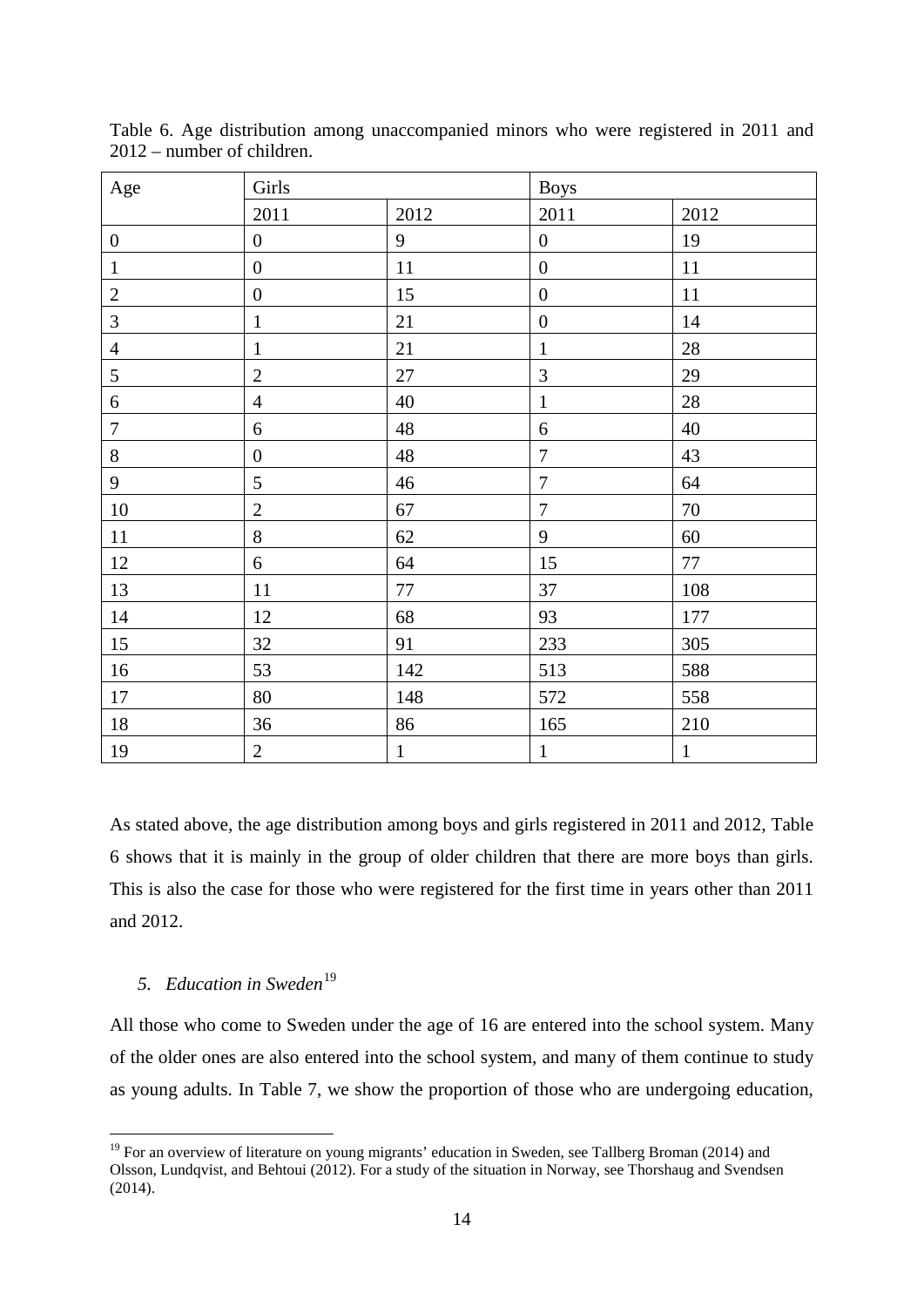divided by age and gender. Here we have merged those who arrived at different times, so the 20-year-olds may have been registered in Sweden for different periods of time.

Most of those who are 21 years old or younger are undergoing education (measured in the autumn each year). There is a decline in the proportion who are under education after age 21, especially in the case of males. This might be partly due to the fact that 21 is the highest age at which young people receive support. Young people in education are supported fully until the age of 21. This is the case irrespective of their educational situation and their legal status. For those wishing to continue education after the age of 21, loans can be provided by the state in the same way as for Swedish students. Young people in the asylum procedure can continue their education until a decision is made on their status. We have probably underestimated the proportions, as we lack information about participation in introductory language training. Up until the age of 20, it is more common for men to study than women. Among unaccompanied minors who have turned 21 or older, it is more common for women to study than men. The latter is consistent with the general pattern in Sweden: more women pursue higher education than men.

| Age | Women | Men |
|-----|-------|-----|
| 16  | 68    | 70  |
| 17  | 74    | 82  |
| 18  | 84    | 92  |
| 19  | 77    | 88  |
| 20  | 62    | 67  |
| 21  | 56    | 50  |
| 22  | 43    | 35  |
| 23  | 38    | 29  |
| 24  | 40    | 26  |
| 25  | 36    | 24  |
| 26  | 22    | 26  |
| 27  | 23    | 15  |

Table 7. Proportion (%) of those aged 16-27 undergoing education at different ages.

Education may take place at different levels that vary with age, but also depending on what education the unaccompanied minors have when they come to Sweden. See Table 8 for an overview of ongoing education at different ages.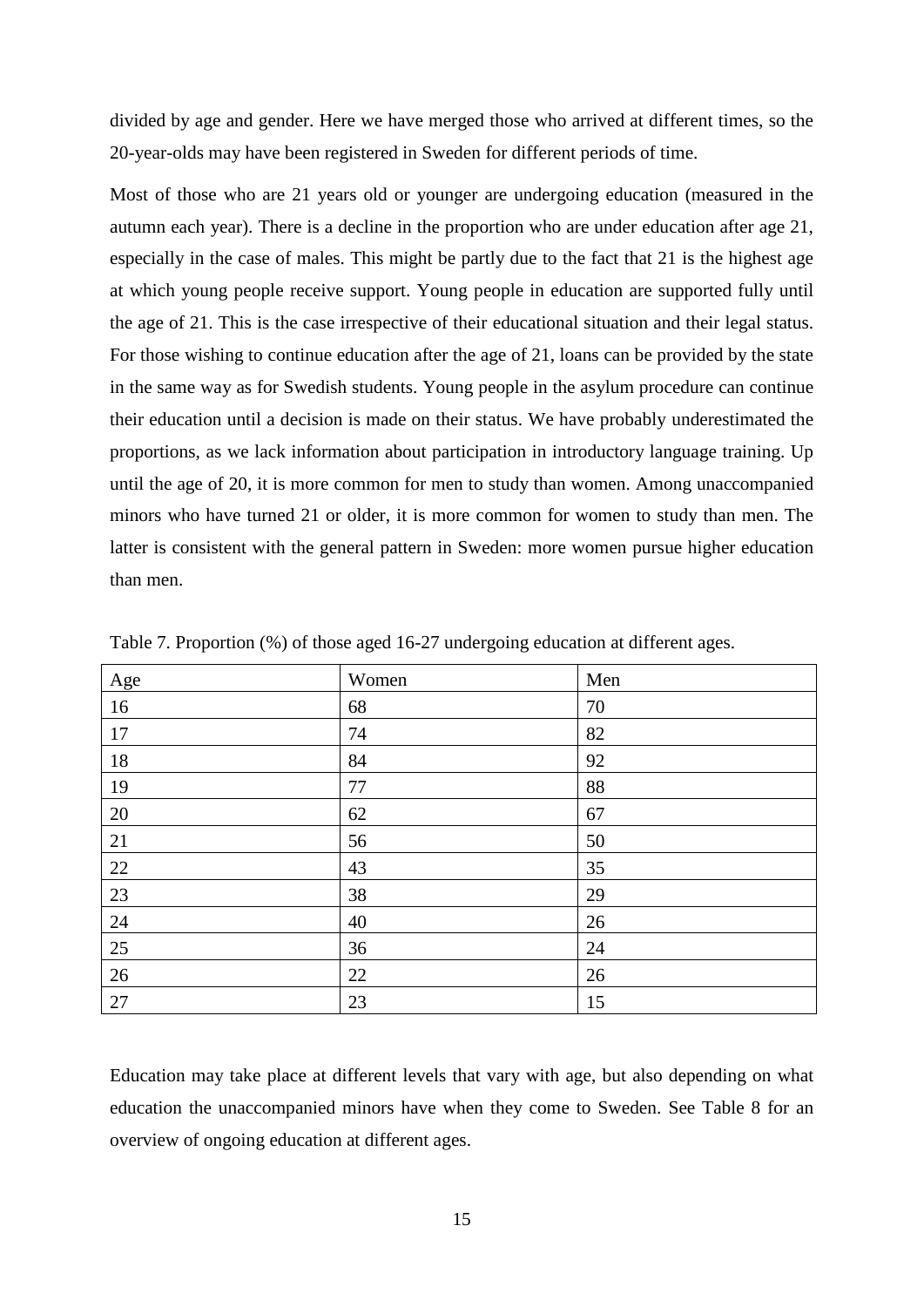Table 8. Proportion (%) of students undergoing different types of education, divided by age.

a) Men

| Type of education            | Age              |                  |                  |                |                |                 |                |                |                |                 |                 |                  |
|------------------------------|------------------|------------------|------------------|----------------|----------------|-----------------|----------------|----------------|----------------|-----------------|-----------------|------------------|
|                              | 16               | 17               | 18               | 19             | 20             | 21              | 22             | 23             | 24             | 25              | 26              | 27               |
| Upper-secondary school       | 81               | $\overline{97}$  | $\overline{97}$  | 92             | 46             | $\overline{32}$ | $\theta$       | $\theta$       | $\overline{0}$ | $\theta$        | $\theta$        | $\overline{0}$   |
| Komvux (adult education)     | $\boldsymbol{0}$ | $\mathbf{1}$     | $\overline{2}$   | $\overline{4}$ | 39             | 46              | 50             | 49             | 39             | 35              | 27              | 27               |
| <b>Technical preparatory</b> | $\Omega$         | $\overline{0}$   | $\overline{0}$   | $\theta$       | $\Omega$       | $\mathbf{1}$    | $\mathbf{1}$   | $\theta$       | $\overline{2}$ | $\theta$        | $\theta$        | $\overline{0}$   |
| year                         |                  |                  |                  |                |                |                 |                |                |                |                 |                 |                  |
| Undergraduate education      | $\overline{0}$   | $\overline{0}$   | $\boldsymbol{0}$ | $\overline{0}$ | $\overline{2}$ | $\tau$          | 13             | 27             | 41             | 42              | 43              | 36               |
| Post-secondary vocational    | $\overline{0}$   | $\overline{0}$   | $\Omega$         | $\overline{0}$ | $\overline{0}$ | $\mathbf{1}$    | 1              | $\overline{2}$ | $\overline{2}$ | $\overline{2}$  | $\overline{0}$  | $\overline{0}$   |
| training                     |                  |                  |                  |                |                |                 |                |                |                |                 |                 |                  |
| Folk high school             | $\overline{0}$   | $\overline{0}$   | $\mathbf{1}$     | $\overline{3}$ | 6              | 9               | 12             | 9              | 9              | 9               | 14              | $\overline{0}$   |
| Student aid for studies      | $\overline{0}$   | $\overline{0}$   | $\theta$         | $\overline{0}$ | $\overline{0}$ | $\overline{0}$  | $\theta$       | $\theta$       | $\overline{0}$ | $\overline{2}$  | $\overline{2}$  | $\overline{0}$   |
| abroad                       |                  |                  |                  |                |                |                 |                |                |                |                 |                 |                  |
| Other studies                | $\mathbf{0}$     | $\mathbf{0}$     | $\boldsymbol{0}$ | $\overline{0}$ | $\overline{2}$ | $\mathbf{1}$    | $\mathbf{1}$   | $\overline{2}$ | 3              | $\overline{4}$  | $\overline{2}$  | $\boldsymbol{0}$ |
| Labour market training       | $\overline{0}$   | $\overline{0}$   | $\overline{0}$   | $\overline{0}$ | $\overline{1}$ | $\overline{3}$  | $\overline{7}$ | $\overline{7}$ | $\overline{6}$ | $\overline{7}$  | $\overline{7}$  | $\overline{27}$  |
| Primary school               | 19               | $\overline{2}$   | $\overline{0}$   | $\overline{0}$ | $\mathbf{0}$   | $\overline{0}$  | $\overline{0}$ | $\overline{0}$ | $\overline{0}$ | $\overline{0}$  | $\overline{0}$  | $\boldsymbol{0}$ |
| SFI (Swedish for             | $\overline{0}$   | $\overline{0}$   | $\overline{0}$   | $\overline{0}$ | $\overline{3}$ | $\overline{2}$  | $\overline{6}$ | $\overline{4}$ | $\overline{0}$ | $\overline{0}$  | $\overline{5}$  | $\overline{9}$   |
| Immigrants)                  |                  |                  |                  |                |                |                 |                |                |                |                 |                 |                  |
|                              |                  |                  |                  |                |                |                 |                |                |                |                 |                 |                  |
| Women<br>b)                  |                  |                  |                  |                |                |                 |                |                |                |                 |                 |                  |
| Type of education            | Age              |                  |                  |                |                |                 |                |                |                |                 |                 |                  |
|                              | 16               | 17               | 18               | 19             | 20             | 21              | 22             | 23             | 24             | 25              | 26              | 27               |
| Upper-secondary school       | 78               | 97               | 98               | 91             | 38             | $\overline{23}$ | 6              | $\theta$       | $\theta$       | $\theta$        | $\theta$        | $\overline{0}$   |
| Komvux (adult education)     | $\overline{0}$   | $\mathbf{1}$     | $\mathbf{1}$     | $\overline{4}$ | 44             | 50              | 57             | 52             | 50             | 58              | 57              | 67               |
| <b>Technical preparatory</b> | $\overline{0}$   | $\overline{0}$   | $\theta$         | $\theta$       | $\overline{0}$ | $\overline{0}$  | $\mathbf{1}$   | $\mathbf{1}$   | $\theta$       | $\theta$        | $\theta$        | $\overline{0}$   |
| year                         |                  |                  |                  |                |                |                 |                |                |                |                 |                 |                  |
| Undergraduate education      | $\overline{0}$   | $\overline{0}$   | $\overline{0}$   | $\overline{0}$ | $\overline{4}$ | $\overline{10}$ | 23             | 29             | 36             | $\overline{25}$ | $\overline{21}$ | $\overline{0}$   |
| Post-secondary vocational    | $\overline{0}$   | $\theta$         | $\overline{0}$   | $\theta$       | $\theta$       | $\mathbf{1}$    | $\mathbf{1}$   | $\overline{1}$ | $\overline{3}$ | $\overline{6}$  | $\Omega$        | $\theta$         |
| training                     |                  |                  |                  |                |                |                 |                |                |                |                 |                 |                  |
| Folk high school             | $\boldsymbol{0}$ | $\boldsymbol{0}$ | $\mathbf{1}$     | $\overline{2}$ | $\overline{7}$ | 8               | $\overline{4}$ | $\overline{5}$ | $\overline{5}$ | $\overline{3}$  | 14              | $\boldsymbol{0}$ |
| Student aid for studies      | $\overline{0}$   | $\overline{0}$   | $\overline{0}$   | $\overline{0}$ | $\overline{0}$ | $\overline{0}$  | $\overline{0}$ | $\overline{2}$ | $\overline{2}$ | $\overline{6}$  | $\Omega$        | $\overline{0}$   |
| abroad                       |                  |                  |                  |                |                |                 |                |                |                |                 |                 |                  |
| Other studies                | $\boldsymbol{0}$ | $\mathbf{0}$     | $\boldsymbol{0}$ | $\Omega$       | 1              | $\overline{2}$  | 1              | $\overline{2}$ | $\overline{2}$ | $\Omega$        | $\Omega$        | $\boldsymbol{0}$ |
| Labour market training       | $\overline{0}$   | $\overline{0}$   | $\overline{0}$   | $\overline{0}$ | $\mathbf{1}$   | $\mathbf{1}$    | $\mathbf{1}$   | $\mathbf{1}$   | $\overline{0}$ | $\overline{0}$  | $\overline{0}$  | $\overline{0}$   |
| Primary school               | 21               | $\overline{2}$   | $\overline{0}$   | $\overline{0}$ | $\overline{0}$ | $\overline{0}$  | $\overline{0}$ | $\overline{0}$ | $\overline{0}$ | $\overline{0}$  | $\overline{0}$  | $\overline{0}$   |
| SFI (Swedish for             | $\overline{0}$   | $\overline{0}$   | $\overline{0}$   | $\mathbf{1}$   | 5              | 6               | $\overline{8}$ | 6              | 3              | 3               | $\overline{7}$  | 33               |
| Immigrants)                  |                  |                  |                  |                |                |                 |                |                |                |                 |                 |                  |

Here we can see that most 16-year-olds undergoing education is in upper-secondary school, while one out of five is in primary school. Among those aged 17-19, the vast majority are in upper-secondary school. Among those aged 20-21, many are still in upper-secondary school, but it is also common to study at Komvux. For those aged 22 and over, Komvux is the most common type of education, but other types of education, such as undergraduate education, folk high school, and labour market training (for men), are also important. It is important to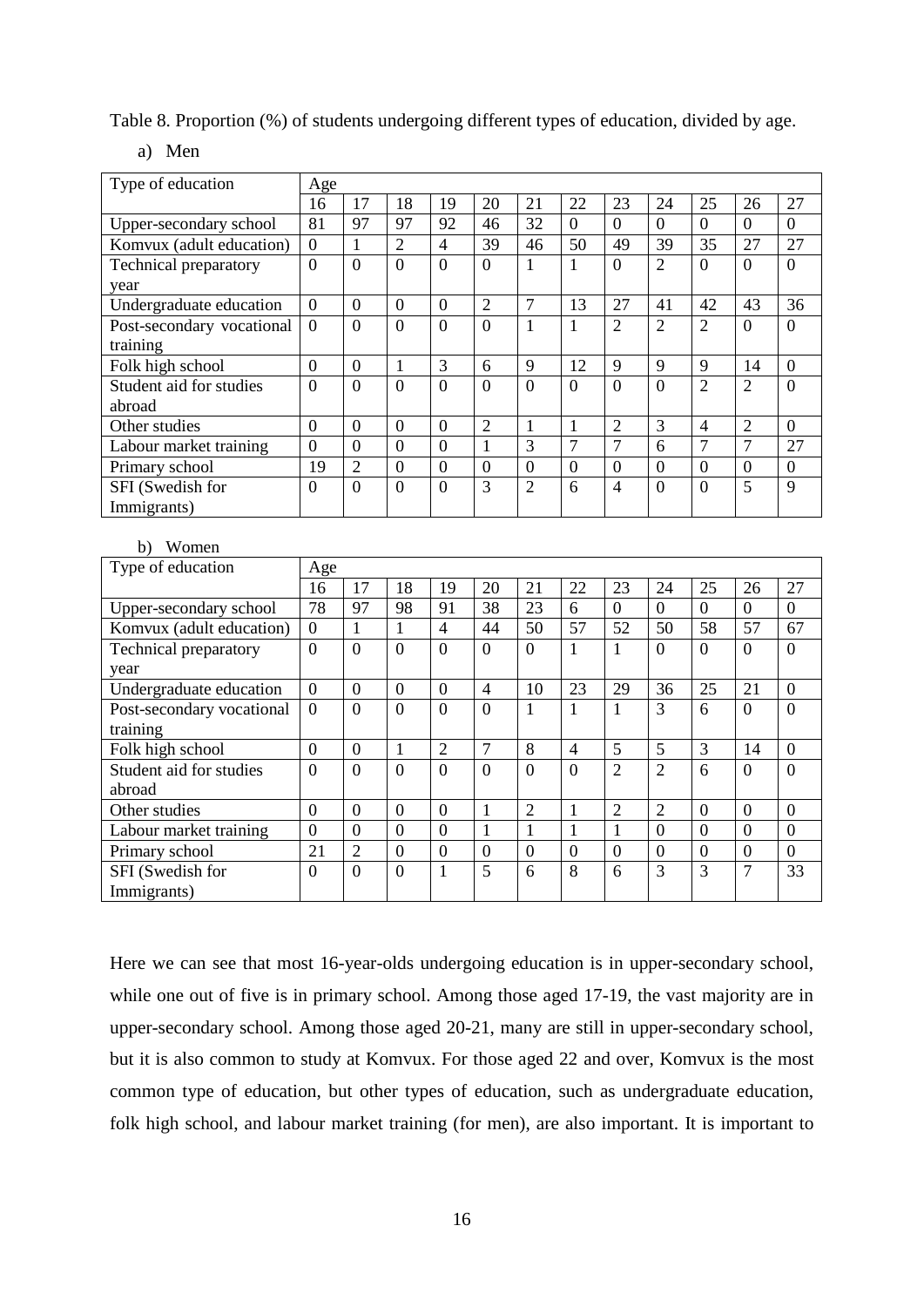remember that few of the unaccompanied minors had turned 27 years old by 2012. The percentages for those aged 27 are thus based on only a few individuals.

It is very interesting to see what level of education the unaccompanied minors have achieved at different ages; see Table 9. We can see that the level of education is unknown for many of the younger children. In some cases, this might be due to a lack of information, but it is more likely to indicate that they do not have a complete education. For those aged 20 and over, the proportion with a high school degree increases with each year of age – it is more common among women than among men. In addition, some of them have completed a tertiary education degree.

Table 9. Age and highest level of completed education (percentage distribution).

a) Men

| Age             | Compulsory<br>school, less than 9 | Compulsory<br>school, 9 years | High school | Short tertiary<br>education | Long tertiary<br>education | Unknown  |
|-----------------|-----------------------------------|-------------------------------|-------------|-----------------------------|----------------------------|----------|
|                 | years                             |                               |             |                             |                            |          |
| 16              |                                   | 21                            | $\Omega$    | $\Omega$                    | $\theta$                   | 79       |
| 17              | 3                                 | 14                            | $\Omega$    | $\Omega$                    | $\Omega$                   | 83       |
| 18              | 9                                 | 14                            |             | $\Omega$                    | $\theta$                   | 76       |
| 19              | 18                                | 19                            | 4           | $\Omega$                    | $\Omega$                   | 60       |
| 20              | 27                                | 25                            | 12          | $\Omega$                    | $\theta$                   | 36       |
| 21              | 30                                | 26                            | 26          |                             | $\Omega$                   | 17       |
| 22              | 31                                | 24                            | 36          | 3                           |                            | 5        |
| $\overline{23}$ | 28                                | 21                            | 39          | 5                           | 2                          | 5        |
| 24              | 24                                | 22                            | 40          |                             | $\overline{4}$             | 2        |
| 25              | 25                                | 19                            | 41          | 7                           | 7                          | 2        |
| 26              | 27                                | 16                            | 40          | 8                           | 9                          | $\Omega$ |
| 27              | 28                                | 19                            | 39          | 3                           | 12                         | $\Omega$ |

b) Women

| Age | Compulsory          | Compulsory      | High school  | Short tertiary | Long tertiary | Unknown       |
|-----|---------------------|-----------------|--------------|----------------|---------------|---------------|
|     | school, less than 9 | school, 9 years |              | education      | education     |               |
|     | years               |                 |              |                |               |               |
| 16  | 29                  | $\Omega$        | $\Omega$     | $\Omega$       | $\Omega$      | 71            |
| 17  | 2                   | 20              | $\mathbf{0}$ | $\Omega$       | $\Omega$      | 78            |
| 18  | 6                   | 16              | 2            | $\Omega$       | $\Omega$      | 77            |
| 19  | 11                  | 18              | 6            | $\Omega$       | $\Omega$      | 65            |
| 20  | 17                  | 21              | 13           |                | $\Omega$      | 48            |
| 21  | 20                  | 24              | 27           | 3              | $\Omega$      | 27            |
| 22  | 19                  | 26              | 38           | $\overline{4}$ |               | 13            |
| 23  | 16                  | 26              | 41           | 6              | 4             | $\mathcal{I}$ |
| 24  | 14                  | 19              | 50           | 5              |               | 6             |
| 25  | 13                  | 11              | 55           | 4              | 11            | 6             |
| 26  | 14                  | 16              | 50           | 3              | 9             | 8             |
| 27  | 12                  | 23              | 50           | $\Omega$       | 4             | 12            |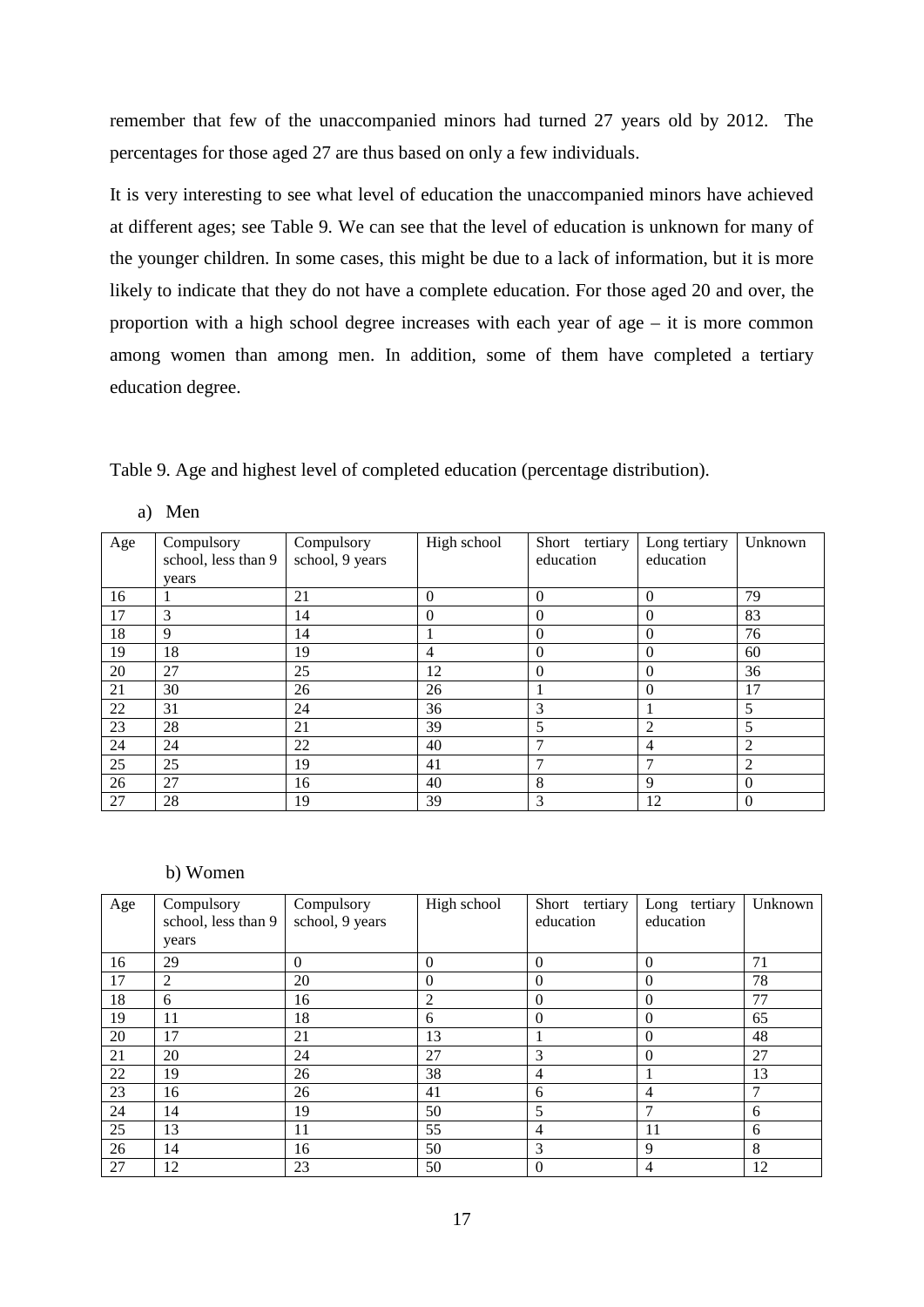#### *6. Employment*

Beneficiaries of international protection have the right to access employment immediately under EU asylum law. However, this is not the case, under EU asylum law, for young asylum seekers who are authorized to work no longer than nine months from the date when the asylum claim was lodged if a first instance decision by then has not been taken. Access to employment is critical for young unaccompanied minors turning 21, as they lose all state support at this age. Social workers in after-care facilities try to facilitate access to work through networks, job shadowing or internships (UNHCR, 2014).

An important part of integration is to find a job and be integrated into the Swedish labour market. In Table 10, we show how big a proportion of those aged 16 and over are employed, divided by age. We can see that very few of the teenagers have a job (most of them study). Many more among those aged 21 and over are employed partly due to reasons discussed above. We can see that the proportion increases with age when we compare different age groups with each other. Here it is important to remember that they have been in Sweden for different periods of time and that the observations are taken from different calendar years. We will take this into account in a future report.

We can see that there are major differences between men and women. There is a much higher proportion of employed men than employed women in each age group. This difference is much greater than among people born in Sweden. It is important to examine this pattern more closely.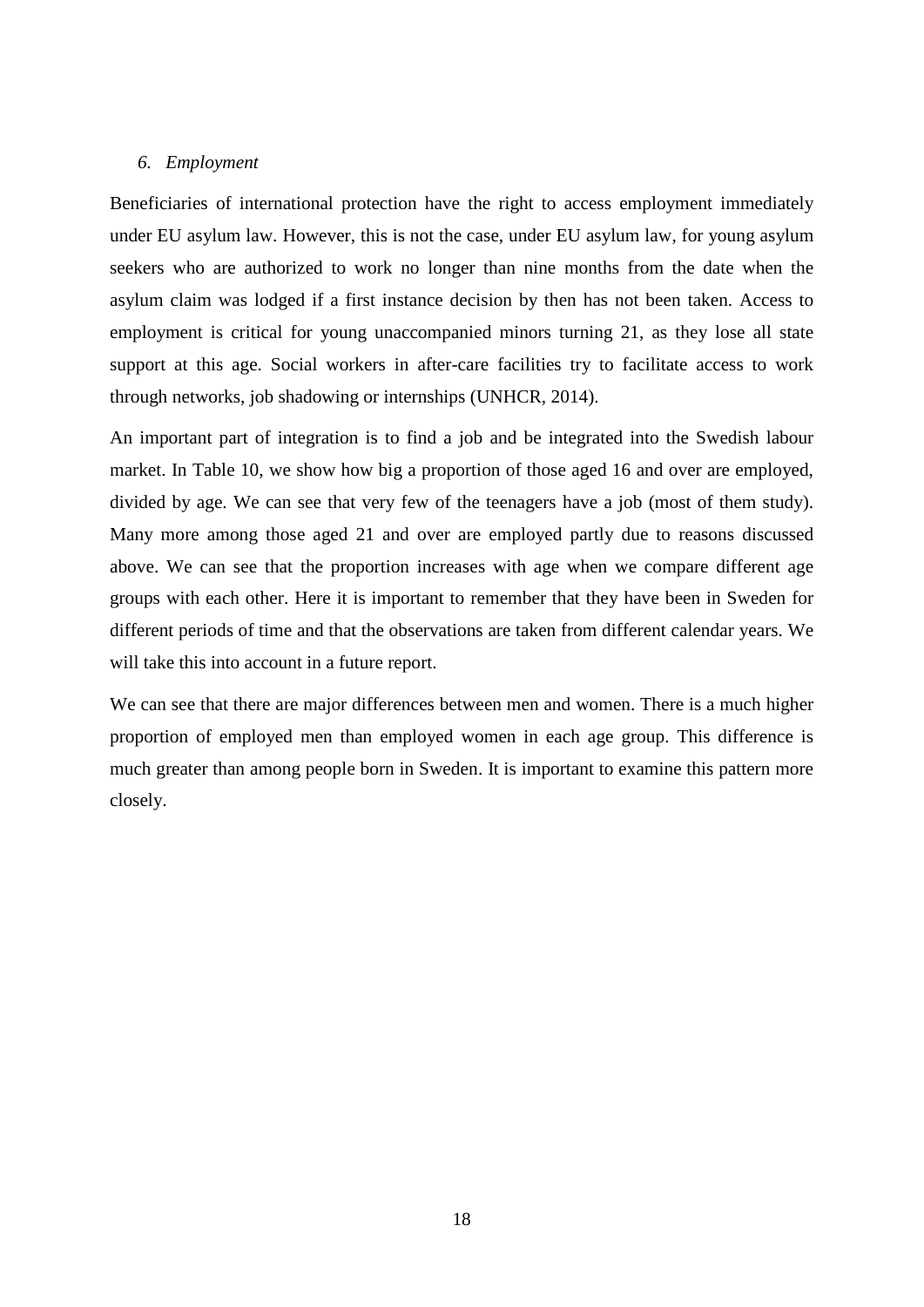| Age | Women            | Men              |
|-----|------------------|------------------|
| 16  | $\boldsymbol{0}$ | $\boldsymbol{0}$ |
| 17  | $\boldsymbol{0}$ | 1                |
| 18  | $\overline{2}$   | 5                |
| 19  | 9                | 12               |
| 20  | 11               | 19               |
| 21  | 22               | 33               |
| 22  | 29               | 45               |
| 23  | 40               | 53               |
| 24  | 46               | 60               |
| 25  | 51               | 62               |
| 26  | 47               | 65               |
| 27  | 42               | 65               |

Table 10. Proportion (%) of unaccompanied minors aged 16–27 with employment.

Note: Proportion with employment during a reference week in November each year, according to register-based employment statistics from Statistics Sweden.

An important question is what kind of jobs the unaccompanied minors have. Here we will present information about occupations based on a relatively rough division into ten fields of work; see Table 11.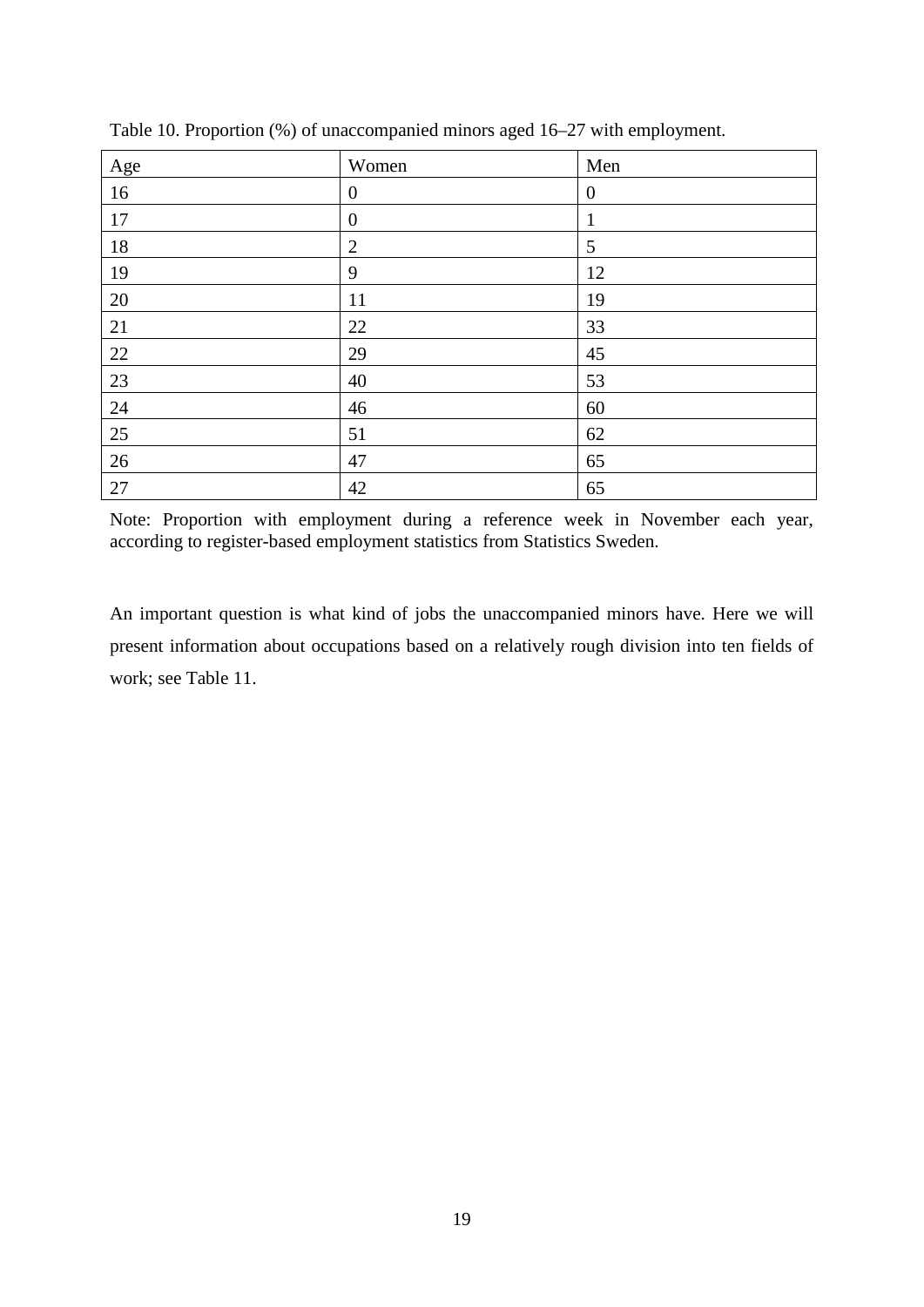Table 11. Percentage distribution across different occupations for those aged 18 and over with employment.

### a) Men

|                | Field of work                                                          | Age            |                |                |                |          |                |              |          |                |                |
|----------------|------------------------------------------------------------------------|----------------|----------------|----------------|----------------|----------|----------------|--------------|----------|----------------|----------------|
|                |                                                                        | 18             | 19             | 20             | 21             | 22       | 23             | 24           | 25       | 26             | 27             |
| 1              | Management                                                             | $\Omega$       | $\Omega$       | $\Omega$       | $\Omega$       | 1        | $\Omega$       | 1            | 1        | $\Omega$       | $\Omega$       |
| $\overline{c}$ | requires<br>Work<br>that<br>specialist knowledge                       | $\overline{0}$ | $\overline{0}$ | $\theta$       | 1              | 1        | $\mathbf{1}$   | $\mathbf{1}$ | 1        | $\overline{2}$ | $\overline{4}$ |
| 3              | Work that requires higher<br>education                                 | $\overline{0}$ | $\mathbf{1}$   | 1              | 1              | 3        | $\overline{3}$ | 3            | 4        | 5              | 4              |
| 4              | Office<br>and<br>customer<br>service work                              | 1              | $\overline{2}$ | $\overline{4}$ | $\overline{4}$ | 7        | 8              | 11           | 9        | 14             | 6              |
| 5              | Service, care, and sales<br>work                                       | 10             | 12             | 19             | 20             | 20       | 23             | 21           | 19       | 16             | 23             |
| 6              | in<br>farming,<br>Work<br>gardening, forestry, and<br>fishing          | $\overline{0}$ | $\overline{0}$ | $\Omega$       | $\theta$       | $\theta$ | $\theta$       | $\Omega$     | $\theta$ | $\Omega$       | $\Omega$       |
| $\overline{7}$ | in<br>Unskilled<br>labour<br>construction<br>$\alpha$<br>manufacturing | 3              | $\mathcal{E}$  | 5              | 6              | 8        | $\overline{7}$ | $\mathbf{Q}$ | 15       | 16             | 21             |
| 8              | Machine operator work,<br>transport work, etc.                         | 1              | $\overline{4}$ | 7              | 8              | 9        | 13             | 18           | 23       | 22             | 21             |
| 9              | Work<br>without<br>requirements for special<br>training                | 24             | 25             | 26             | 25             | 24       | 20             | 19           | 14       | 14             | 15             |
| $\mathbf{0}$   | Military work                                                          | $\theta$       | $\Omega$       | $\Omega$       | $\Omega$       | $\Omega$ | $\Omega$       | $\Omega$     | $\Omega$ | $\Omega$       | $\Omega$       |
|                | Unknown                                                                | 62             | 52             | 39             | 36             | 29       | 25             | 16           | 13       | 11             | 6              |
|                |                                                                        |                |                |                |                |          |                |              |          |                |                |

#### b) Women

| Field of work  |                                                                        | Age      |                |                |              |                |                |                          |                |                |              |
|----------------|------------------------------------------------------------------------|----------|----------------|----------------|--------------|----------------|----------------|--------------------------|----------------|----------------|--------------|
|                |                                                                        | 18       | 19             | 20             | 21           | 22             | 23             | 24                       | 25             | 26             | 27           |
| $\mathbf{1}$   | Management                                                             | $\Omega$ | $\Omega$       | $\theta$       | $\Omega$     | $\Omega$       | $\overline{0}$ | $\Omega$                 | $\Omega$       | $\Omega$       | $\Omega$     |
| $\overline{2}$ | Work<br>requires<br>that<br>specialist knowledge                       | $\Omega$ | $\Omega$       | $\overline{2}$ | $\Omega$     |                | $\overline{2}$ | $\overline{\mathcal{A}}$ | $\overline{2}$ | 3              | $\Omega$     |
| 3              | Work that requires higher<br>education                                 | $\Omega$ | $\mathfrak{D}$ | $\Omega$       | $\Omega$     | $\overline{2}$ | $\mathbf{1}$   | 1                        | 6              | $\overline{7}$ | $\mathbf Q$  |
| $\overline{4}$ | Office and customer service<br>work                                    | $\Omega$ | $\Omega$       | $\Omega$       | $\Omega$     | $\Omega$       | $\Omega$       | $\Omega$                 | $\Omega$       | $\Omega$       | $\Omega$     |
| 5              | Service, care, and sales<br>work                                       | 22       | 40             | 70             | 71           | 70             | 68             | 73                       | 74             | 70             | 82           |
| 6              | in<br>farming,<br>Work<br>forestry,<br>gardening,<br>and<br>fishing    | $\theta$ | $\Omega$       | $\Omega$       | $\Omega$     | $\Omega$       | $\Omega$       | $\Omega$                 | $\Omega$       | $\Omega$       | $\Omega$     |
| 7              | in<br>Unskilled<br>labour<br>construction<br>$\alpha$<br>manufacturing | $\Omega$ | $\Omega$       | $\Omega$       | $\mathbf{1}$ | 1              | $\Omega$       | $\Omega$                 | $\Omega$       | $\Omega$       | $\Omega$     |
| 8              | Machine operator<br>work,<br>transport work, etc.                      | $\Omega$ | $\Omega$       | $\overline{2}$ | 1            | $\Omega$       | $\mathbf{1}$   | 1                        | $\overline{2}$ | $\Omega$       | $\Omega$     |
| 9              | Work without requirements<br>for special training                      | 6        | 13             | 8              | 8            | 11             | 8              | 7                        | 4              | 10             | 9            |
| $\Omega$       | Military work                                                          | $\Omega$ | $\Omega$       | $\Omega$       | $\Omega$     | $\Omega$       | $\Omega$       | $\Omega$                 | $\Omega$       | $\Omega$       | $\Omega$     |
|                | Unknown                                                                | 72       | 46             | 20             | 20           | 15             | 20             | 13                       | 12             | 10             | $\mathbf{0}$ |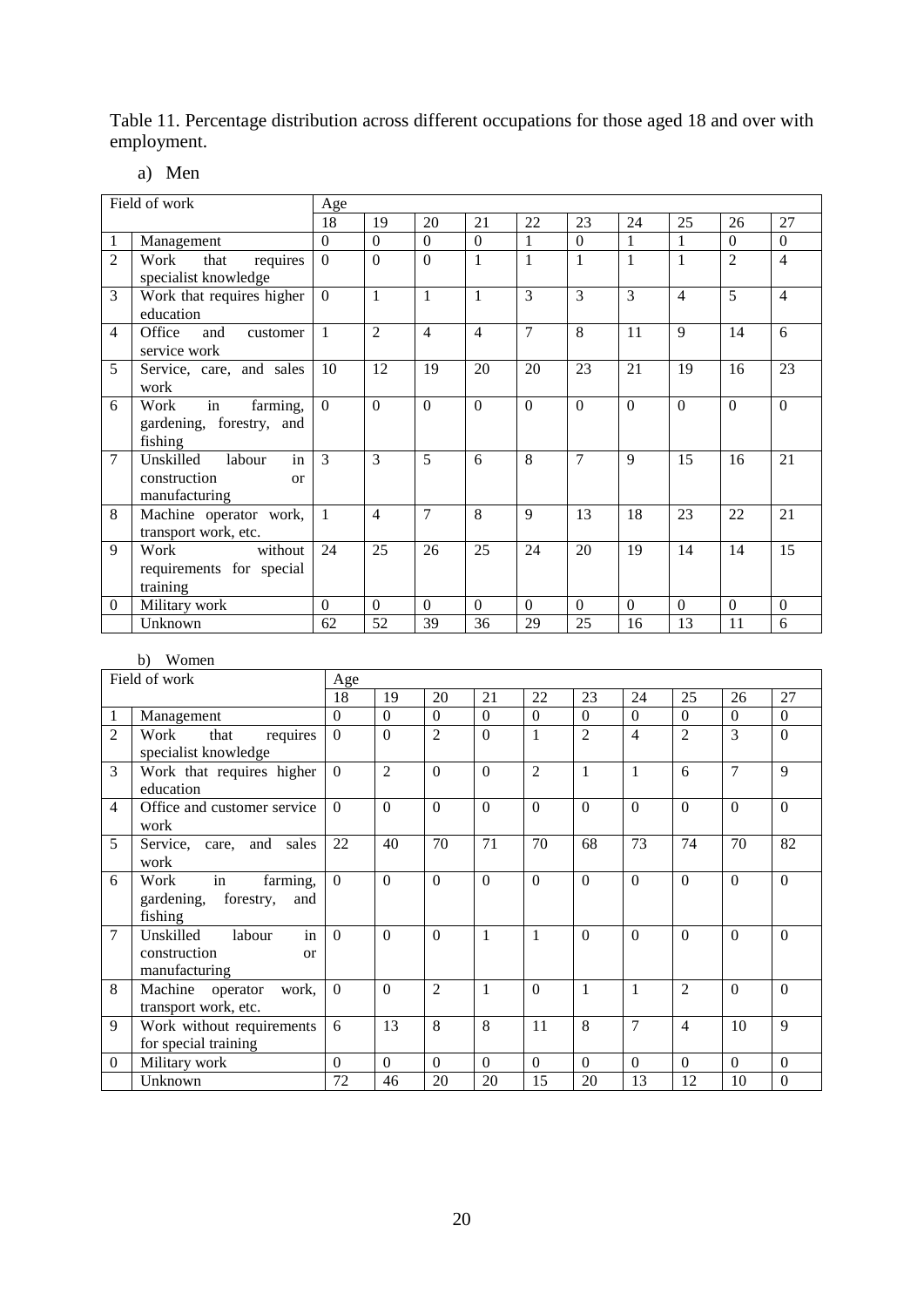It is clear from the table that the occupational distribution differs greatly between men and women. A very high proportion of women have service, care, and sales jobs. More than 90 per cent of those working in this field are employed in health and social care. Many of the men have traditional blue-collar jobs, such as unskilled labour in construction, manufacturing, machine operator work, transport work, etc., as well as work that does not require special training. Few women or men have jobs that require higher education. It is particularly common in the younger age groups to work in unknown fields.

In Table 12, we will show the salary income of those who are employed. We have observations for a total of 1,634 men and 1,394 women for 2012. We have not taken into account that some people work different hours at different times of year, and a different number of hours each week. We can see that the salary income increases with age.

| Age | Men   |                                                    |                                                                 | Women |                                              |                                                                 |
|-----|-------|----------------------------------------------------|-----------------------------------------------------------------|-------|----------------------------------------------|-----------------------------------------------------------------|
|     | All   | Those<br>who<br>combine<br>with<br>work<br>studies | Those<br>who<br>do<br>not<br>combine<br>with<br>work<br>studies | All   | Those who<br>combine<br>work with<br>studies | Those<br>who<br>do<br>not<br>combine<br>with<br>work<br>studies |
| 18  | 61.7  | 52.7                                               | 108.2                                                           | 43.2  | 43.3                                         | 42.5                                                            |
| 19  | 81.6  | 70.3                                               | 112.6                                                           | 73.2  | 70.5                                         | 79.7                                                            |
| 20  | 128.5 | 114.3                                              | 141.6                                                           | 112.6 | 99.3                                         | 134.6                                                           |
| 21  | 152.6 | 129.6                                              | 164.6                                                           | 125.8 | 115.2                                        | 139.9                                                           |
| 22  | 174.7 | 144.0                                              | 186.3                                                           | 133.1 | 118.8                                        | 140.4                                                           |
| 23  | 181.7 | 141.7                                              | 194.7                                                           | 136.5 | 127.7                                        | 141.5                                                           |
| 24  | 198.8 | 161.2                                              | 209.8                                                           | 156.7 | 131.5                                        | 171.9                                                           |
| 25  | 234.0 | 221.0                                              | 237.3                                                           | 172.5 | 185.3                                        | 166.3                                                           |
| 26  | 234.1 | 190.1                                              | 246.5                                                           | 168.7 | $\ast$                                       | 166.2                                                           |
| 27  | 243.4 | $\ast$                                             | 249.3                                                           | 206.4 | $\ast$                                       | 198.2                                                           |

Table 12. The average income for those with a salary in 2012 (in SEK thousand), divided by age.

\* Too few observations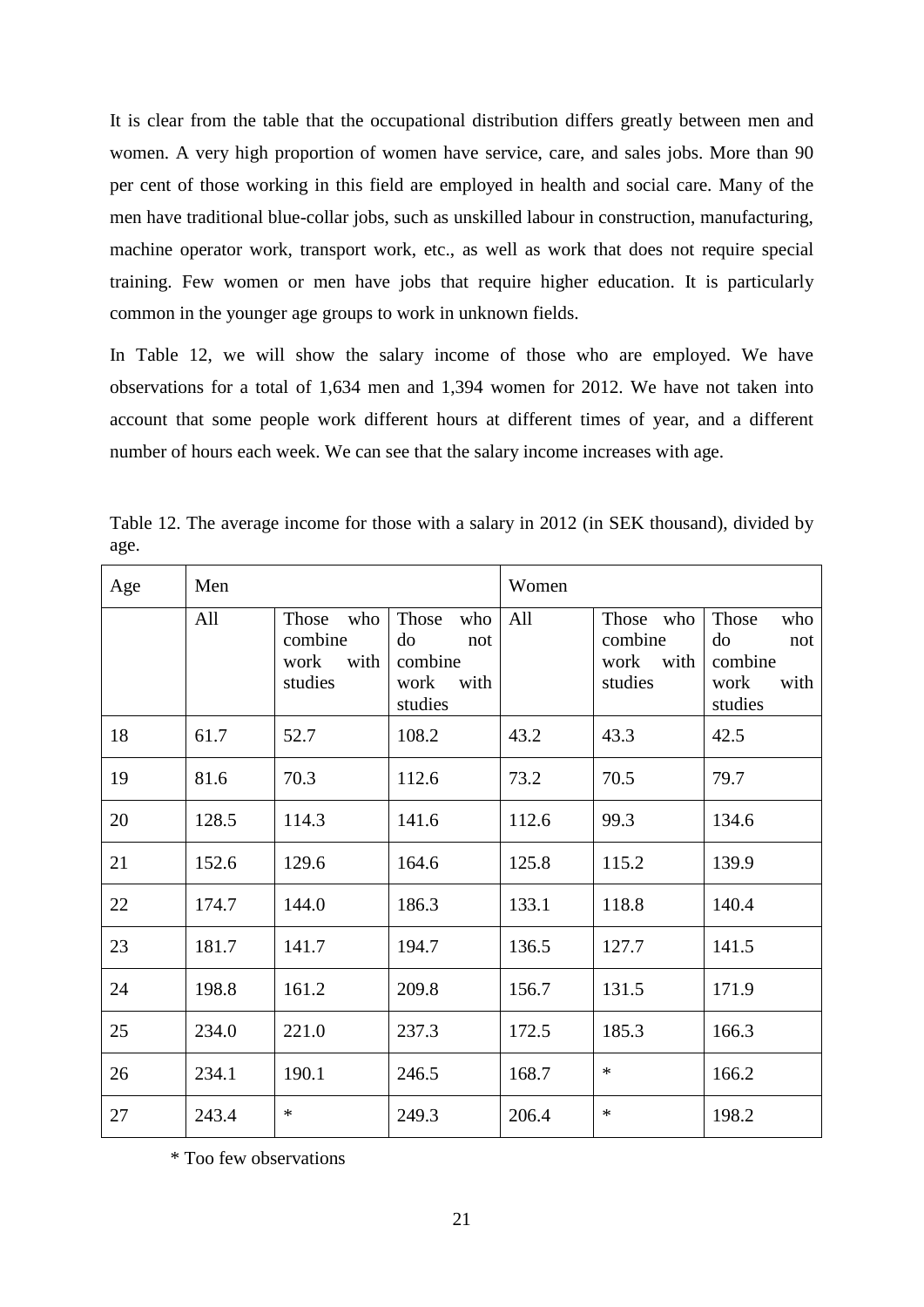As might be expected, the men have higher incomes than the women. This may be due to differences in hourly wages, as well as differences in the number of hours worked throughout the year. We will return to this issue in a future report. What we can see from Table 12 is that those who do not combine work with studies have higher incomes (with the exception of women aged 18 or 25). The differences in income between men and women still remain with this division. These differences are not due to a few particularly high values for some who combine work and studies – they persist if we instead compare median values (SEK 181.3 thousand compared to SEK 165.0 thousand).

#### *7. Neither working nor studying*

In recent years, NEET (Not in Employment, Education, or Training) has been used more frequently to study the proportion of young people having difficulties establishing themselves in adult life. Here we will present data concerning the proportion of unaccompanied minors at different ages that are not in employment or education (we have no data concerning how many are in practical training).

| Age    | Women  | Men |
|--------|--------|-----|
| 16     | 30     | 28  |
| 17     | 25     | 16  |
| 18     | 14     | 5   |
| 19     | 19     | 6   |
| 20     | 28     | 13  |
| 21     | 29     | 18  |
| 22     | 31     | 17  |
| 23     | $30\,$ | 19  |
| $24\,$ | 28     | 14  |
| 25     | 22     | 16  |
| 26     | 33     | 17  |
| 27     | 39     | 18  |

Table 13. Proportion (%) of those aged 16–27 who are not in employment or education.

We know from the previous section that women are more often studying and men are more often employed. Table 13 shows that the employment gap is more prominent. Many more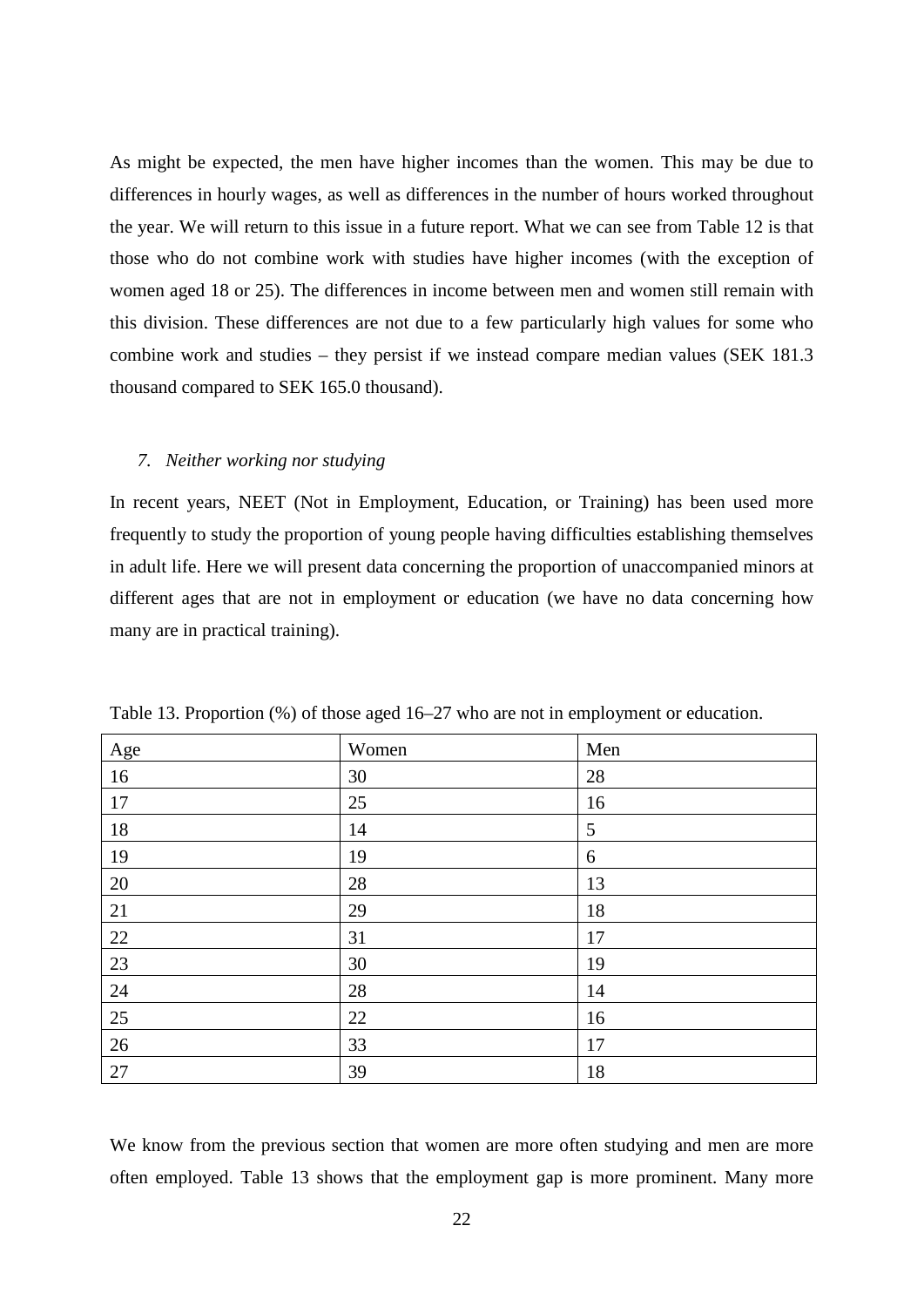women than men are neither working nor studying. It is important to examine more closely what causes this difference. If we compare people from different countries, the proportion of those who are neither working nor studying is particularly high among women from Iraq and Somalia. Work refers to employment in November, and education refers to the autumn semester. This means that some of those who, according to the table, are neither working nor studying may have done so at other times of the year.

#### *8. Summary*

This report provides a general overview of the development of the number of unaccompanied minors and their situation in Sweden. Future reports will provide more detailed information about specific topics. The number of unaccompanied minors has increased over the past ten years. Sweden is the European country that receives the most children from this group. Some of them emigrate after a period of time in Sweden, but the vast majority stay.

Most of the arriving children are teenage boys who have not yet turned 18. However, the largest increase over the latest years is observed for the younger age groups. Furthermore, gender composition is also age dependent, where it is quite balanced for the younger age groups unlike the oldest age group. In the years following their arrival, most of them are enrolled in school – in relative terms, more boys than girls. When it comes to those aged 20 or over, the proportion undergoing education is higher among women. On the other hand, a higher proportion of men are employed. The group that neither works nor studies is much larger among women than among men in all age groups. We do observe a decline in educational enrolment and an increase in employment rates especially in the case of males at the age where they lose financial support from the state, which is age 21.

In future reports, we will discuss the unaccompanied minors' education and employment situation in more detail, in addition to issues concerning health and housing.<sup>[20](#page-15-0)</sup>

<sup>&</sup>lt;sup>20</sup> See Svendsen, Thorshaug, and Berg (2010) for a Norwegian study that demonstrates the importance of housing arrangements for the unaccompanied minors.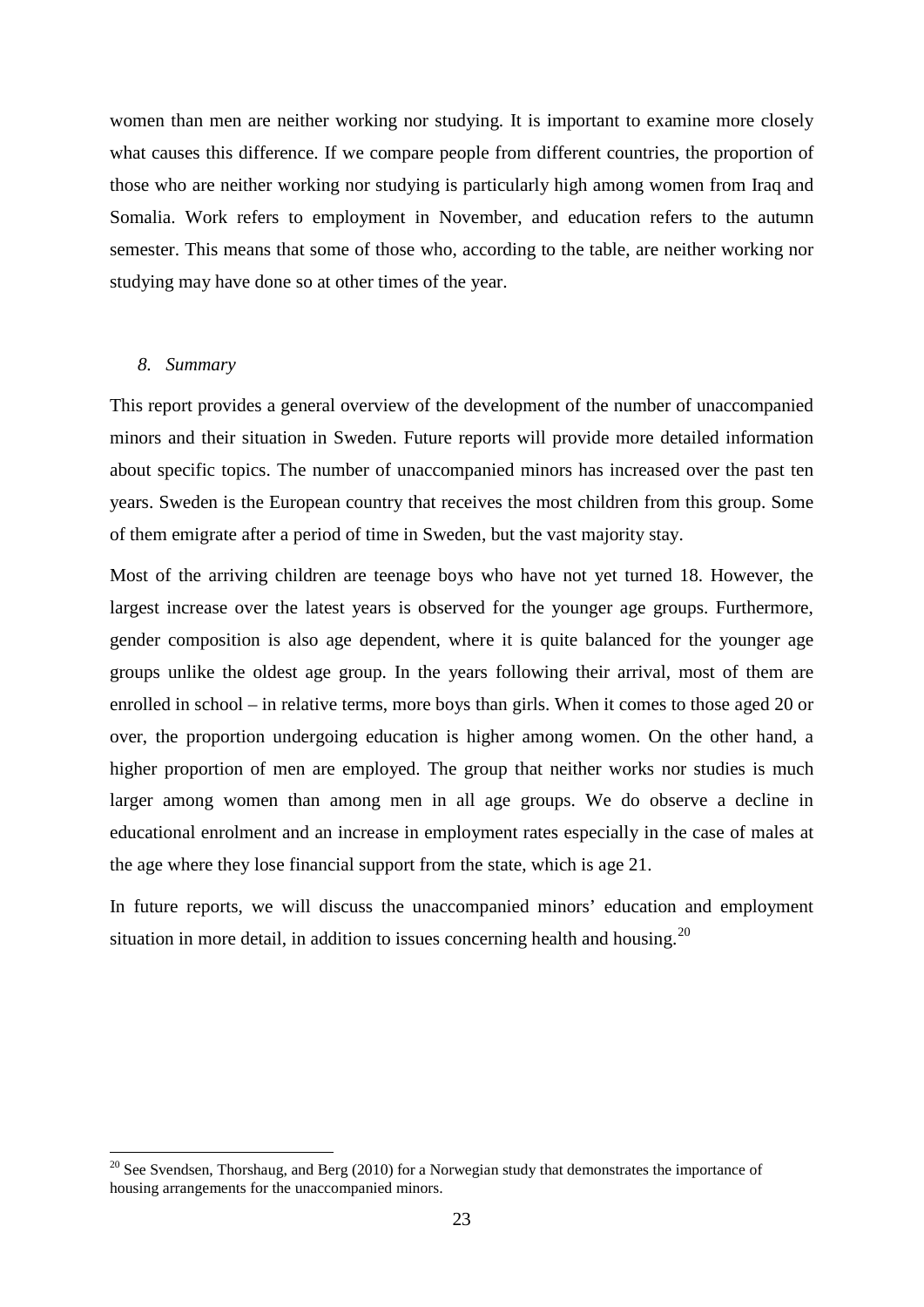#### **References**

Aalandslid, Vebjørn och Anette Walstad Enes (2012), Enslige mindreårige flyktninger i arbeid og utdanning, Statistisk sentralbyrå, Oslo, Rapport 13/2012.

Aronsson, Bernice, C Wiberg, P Sandstedt och Anders Hjern (2009), "Asylum-seeking children with severe loss of activities of daily living: clinical signs and course during rehabilitation", *Acta Pædiatrica,* Vol. 98(12), pp. 1977–1981.

Backlund, Åsa, Riitta Eriksson, Katarina von Greiff och Eva-Marie Åkerlund (2012), Ensam och flyktingbarn – barnet och socialtjänsten om den första tiden i Sverige, FOU-Södertörn, Forkningsrapport 2012:1.

Bunar, Nihad (2012) "Utvärdering av projektet Ensamkommande barn i Stockholms län: Samordning av kommunstöd och kommunsamarbete", KSL, kommunförbundet Stockholms Län.

Edmonds, Eric V. och Maheshwor Shrestha (2013), "Independent child labor migrants" i Amelie F. Constant och Klaus Zimmermann (red.), *International Handbook of the Economics of Migration*, Cheltenham, UK: Edward Elgar.

Eide, Ketil (2000), "Barn i bevegelse. Om oppvekst og levekår for enslige mindreårige flyktninger", Porsgrunn: Høgskolen i Telemark, Avdeling for helse- og socialfag.

Eide, Ketil och Anders Hjern (2013), "Unaccompanied refugee children – vulnerability and agency", *Acta Pædiatrica* Vol. 102(7), pp. 666–668.

Hirvonen, Katrina (2013), "Sweden: when hate becomes the norm", *Race & Class*, Vol. 55(1), pp. 78–86.

ILO (2009), *Training Manual to Fight Trafficking in Children for Labour, Sexual and Other Forms of Exploitation. Understanding Child Trafficking*, Genève: ILO.

Mapsec (2013), "Ensamkommande flyktingbarns etablering i samhällslivet – en kunskapssammanställning", Rapport till Arbetsmarknadsdepartementet, december 2013.

Nielsen, Signe S., Marie Norredam, Karen L. Christiansen, Carsten Obel, Jørgen Hilden och Allan Krasnik (2008), "Mental health among children seeking asylum in Denmark – the effect of length of stay and number of relocations: s cross-sectional study", *BMC Public Health*, Vol. 8: 293.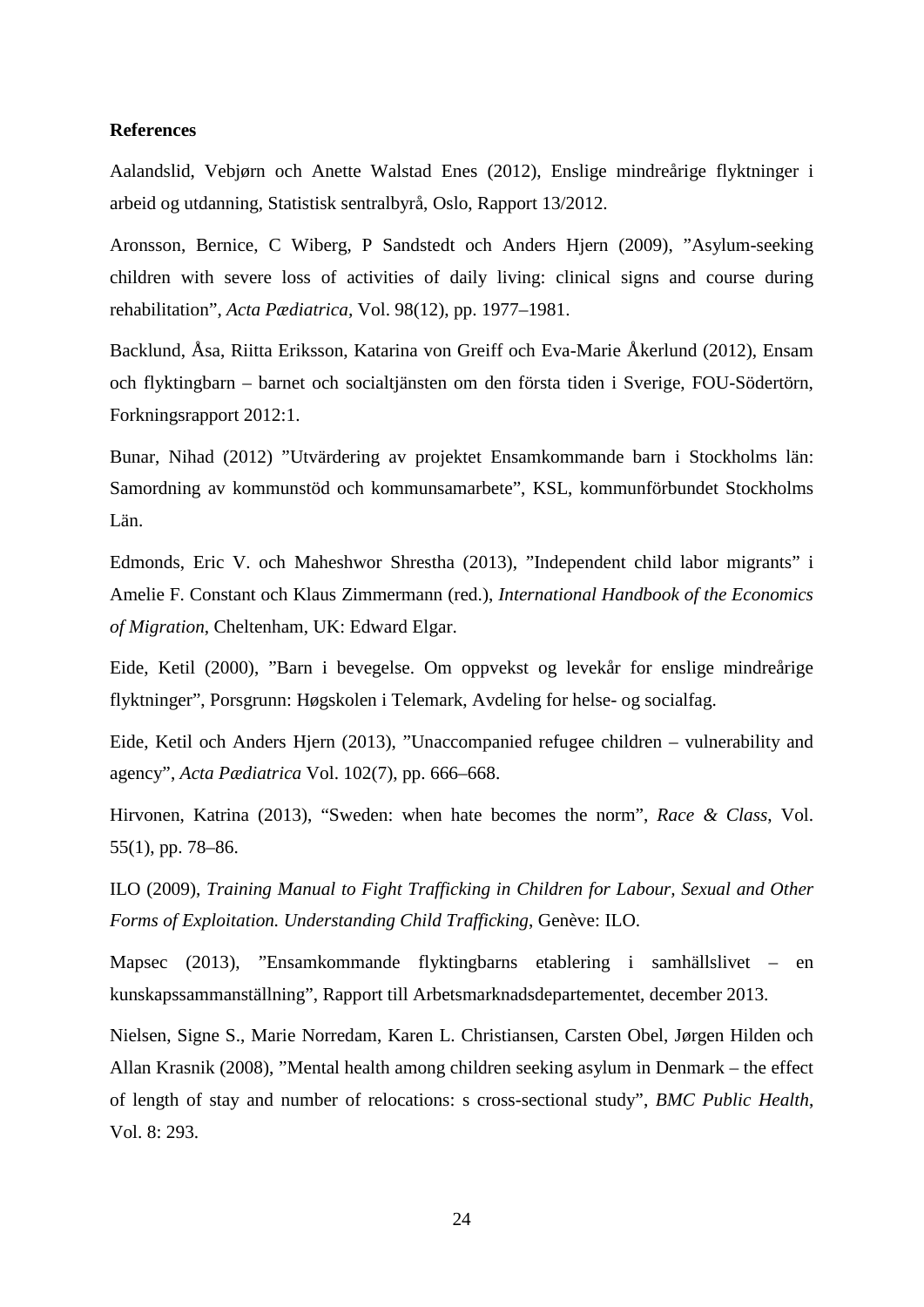Nί Raghallaigh, Muireann (2013), "The causes of mistrust amongst asylum seekers and refugees: Insights from research with unaccompanied asylum-seeking minors living in the Republic of Ireland", *Journal of Refugee Studies*, Vol. 27(1), pp. 82–100.

Olsson, Erik, Catarina Lundqvist och Alireza Behtoui (2012), "Unga migranters studiebenägenhet", Resultatdialog, Vetenskapsrådets rapportserie, 7: 2012.

Olze, A., W. Resinger, G. Geserick och A. Schmeling (2006), "Age estimation of unaccompanied minors. Part II. Dental aspects", *Forensic Science International*, 159S, S65– S67.

Renwick, Danielle (2014), "The U.S. Migrant Influx", Council on Foreign Affairs, Washington.

Schmeling, A., W. Resinger, G. Geserick och A. Olze (2006), "Age estimation of unaccompanied minors. Part I. General considerations", *Forensic Science International*, 159S, S61–S64.

Stabell Wiggen, Kjersti (2014), Enslige mindreårige flyktninger, 2011. Arbeid, utdanning og inntekt, Statistisk sentralbyrå, Oslo, Rapport 2014/9.

Statistiska Centralbyrån (2013), *Ensamkommande barn 2002–2012*. Rapport.

Stinchcome, Dennis och Eric Hershberg (2014), "Unaccompanied Migrant Children from Central America. Context, Causes and Responses", CLAS Working Paper Series No. 7, Washington D.C.

Stretmo, Live och Melander, Charlotte (2013), "Får jag vara med? Erfarenheter från ensamkommande barn och ungdomar i Göteborgsregionen och arbetet med denna grupp", FoU i Väst, Rapportserie, 2:2013.

Svendsen, Stina, Kristin Thorshaug och Berit Berg (2010), *Boløsninger for enslige mindreårige flyktninger. Erfaringer fra to bykommune*r, Trondheim: NTNU Samfunnsforskning AS.

Tallberg Broman, Ingegerd (2014), "Barns och ungas utbildning i ett segregerat samhälle. Mångfald och migration i valfrihetens skola", Vetenskapsrådets rapportserie.

Thorshaug, Kristin och Stina Svendsen (2014), Helhetlig oppfølging. Nyankomne elever med lite skolebakgrunn fra opprinnelselandet og deres opplæringsituasjon, Rapport, Trondheim: NTNU.